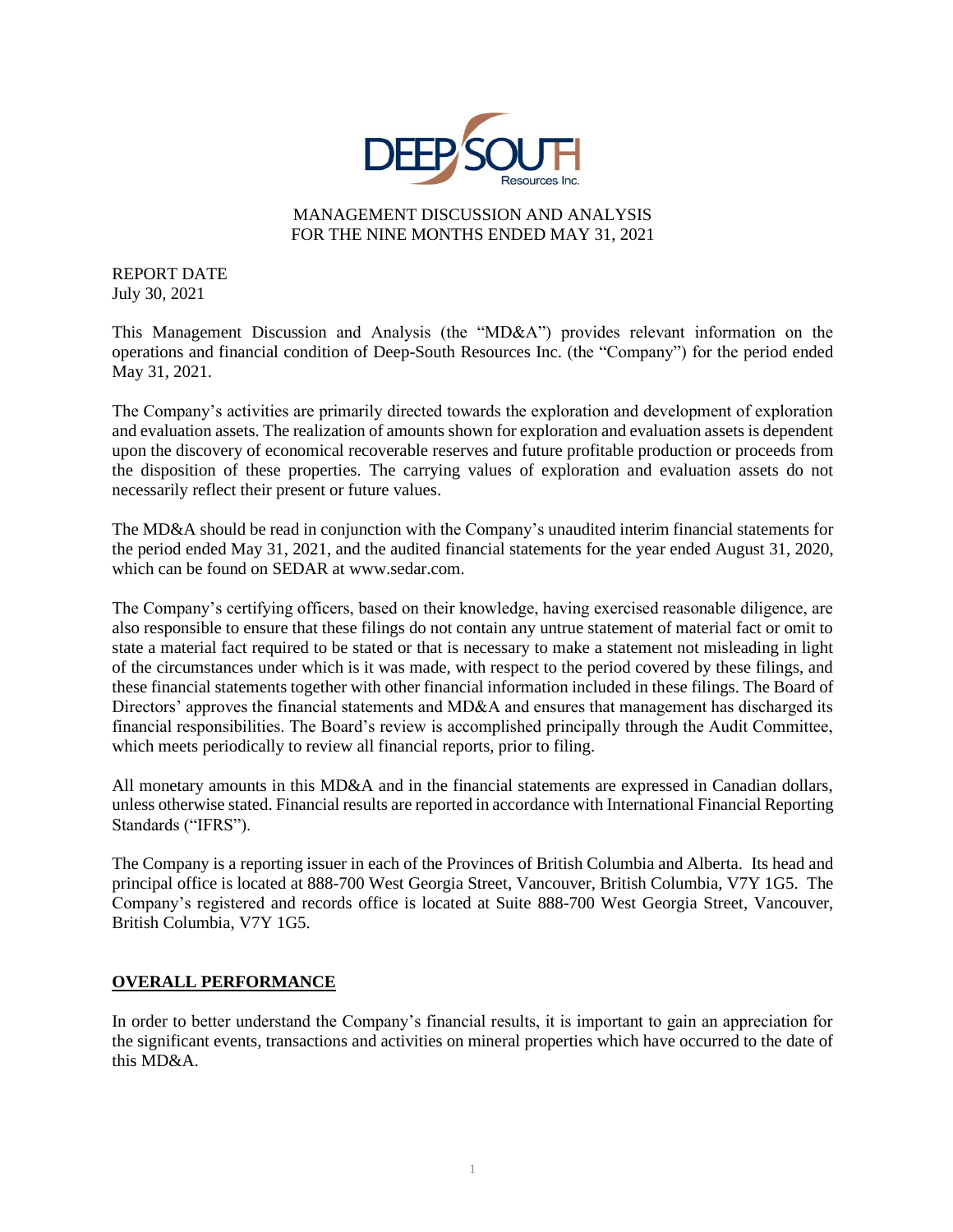## **MINERAL PROPERTY PROJECTS**

|                                                 | Haib Property, Kapile Tepe Property, |               | <b>Total</b> |  |
|-------------------------------------------------|--------------------------------------|---------------|--------------|--|
|                                                 | <b>Namibia</b>                       | <b>Turkey</b> |              |  |
|                                                 | \$                                   | \$            | \$           |  |
| Balance, August 31, 2019                        | 5,043,922                            | 121,978       | 5,165,900    |  |
| Geological                                      | 253,948                              |               | 253,948      |  |
| Write-down of exploration and evaluation assets |                                      | (121, 978)    | (121, 978)   |  |
| Balance, August 31, 2020                        | 5,297,870                            |               | 5,297,870    |  |
| Geological                                      | 893,567                              |               | 893,567      |  |
| <b>Balance, May 31, 2021</b>                    | 6,191,437                            |               | 6,191,437    |  |

#### Haib Property

## *Acquisition*

On August 30, 2016, Jet Gold Corp (predecessor of Deep-South Resources Inc.) acquired 100% of the issued and outstanding shares of #1054137 BC Ltd., a private company incorporated in British Columbia, in exchange for 22,500,000 common shares in the Company (the "Transaction"). The Transaction has been accounted for in accordance with IFRS 2, Share Based Payments. The Transaction has been accounted for as a reverse takeover that does not constitute a business combination. For accounting purposes, these consolidated financial statements reflect a continuation of the financial position, operating results, and cash flows of the Company's legal subsidiary, #1054137 BC Ltd. After closing of the transaction, the name of the Company was changed to Deep-South Resources Inc.

In addition to above, the Company assumed the loan between Deep-South and Teck Namibia totaling approximately \$948,519. The loan was contracted to cover past exploration expenditures. The Company repaid \$500,000 of the loan through the issuance of 4,166,667 of its common shares during fiscal 2016, and repaid \$389,117 of the debt through the issuance of a convertible debt note (Note 8) plus paid an additional \$59,402 in cash transaction costs.

On May 5, 2017, the Company acquired from Teck Namibia Ltd., a wholly owned subsidiary of Teck Resources Limited, the remaining 70% interest in Haib Minerals (PTY) Ltd. through a share Purchase Agreement for total consideration of \$3.212 million. The consideration was comprised of 14,060,000 common shares of the Company (each share valued at \$0.20 on the date of issue) and \$400,000 as consideration payable in two transfers (\$200,000 due on the first anniversary and \$200,000 due on the second anniversary). During fiscal 2020, the Company has repaid \$30,000 of the consideration payable. On June 30, 2020, the Company agreed to settle the remaining balance owing by issuing 4,352,941 shares to Teck Namibia Ltd. (issued August 10, 2020 and valued at \$522,353).

- Teck shall hold a pre-emptive right to participate in any financing of Deep-South as long as Teck holds over 5% of Deep-South's outstanding common shares;
- Teck shall be granted a 1.5% NSR. Deep-South shall have the option to buy back 1/3 of the NSR in consideration for \$ 2 million;
- If Deep-South sells or options the Property or a portion of the Property during the 36 months following closing, Teck shall receive 30% of the sale gross proceeds if the sales occurs during the first 24 months after the closing and shall receive 20% of the gross proceeds if the sale occurs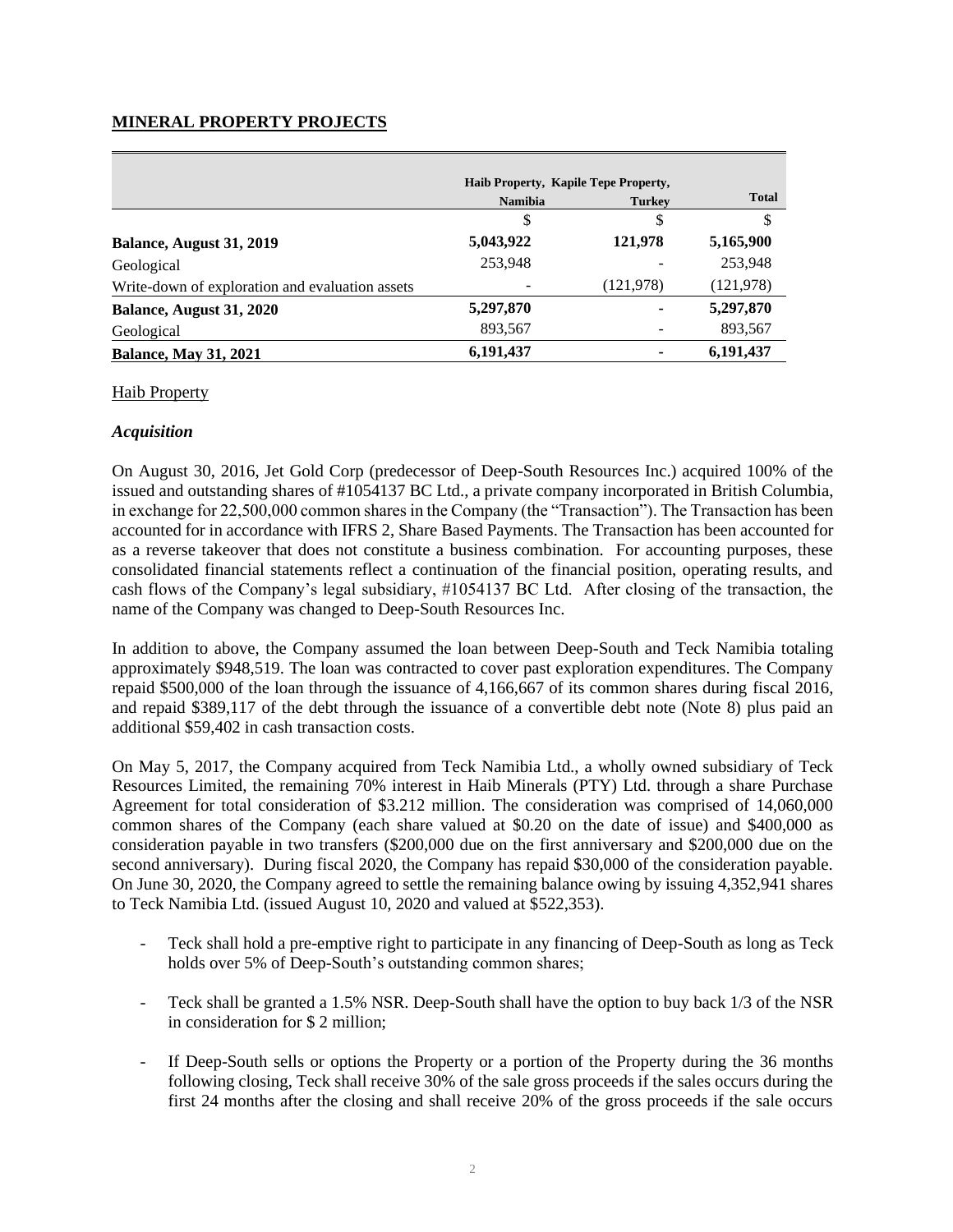between the 24th and 36th months after closing;

Teck shall be entitled to a production bonus payment that will be declared at the time the company takes the decision to start mine development. Half of the bonus shall be paid upon the decision to start mine development and the second half shall be paid upon commencement of commercial production. The bonus value is scaled with the value of the Capital expenditures as follows:

| <b>Cash Payment</b> |
|---------------------|
| \$5.0               |
| \$6.7               |
| \$8.3               |
| \$10.0              |
| \$11.7              |
| \$13.3              |
| \$15.0              |
|                     |

(*All amounts C\$ millions)*

- Teck's shareholding will be topped-up post-closing (if necessary) so that Teck holds 35% of Deep-South's share capital based on the outstanding common shares as of the closing date.

#### **Prospecting License Renewal Declined**

On June 25, 2021, the Company has received a notice from the Ministry of Mines and Energy "Ministry" confirming that the Company's application for the renewal of its Exclusive Prospecting License 3140 (the "License") has been refused. The Company intends to vigorously contest this decision by all means necessary and available under the Minerals (Prospecting and Mining) Act (the "Act") and other applicable laws of Namibia as well as other international laws. In its application for renewal and subsequent representations made to the Ministry, the Company maintains that it clearly demonstrated having met all criteria under the Act to justify the renewal of its License.

On June 16, 2021, the Company had received notice from the Ministry informing the Company that its application for the renewal of its License had been denied citing the Company's inability to advance the License to Pre-Feasibility and complete the proposed drilling program as planned. The Company maintains that the Ministry was kept well apprised, with no objection on their part, of a proposed change from the Pre-Feasibility (PFS) study to an **upgraded Preliminary Economic Assessment (PEA) and the commencement of a full Feasibility Study (FS)**. **The FS was already commenced with at the time of the refusal.** Moreover, the Ministry issued all permits required for the drilling program and officials were well aware that Haib had completed the drilling program at the time of the refusal to renew.

As a result of the Minister's refusal to renew the License, the Company has terminated all work on site and has proceeded with the retrenchment of its employees on site.

#### *Preliminary Economic Assessment (PEA)*

On December 15, 2020, the Company released its independent updated Preliminary Economic Assessment (PEA) on the Haib Copper project. The PEA was completed by Mineral Engineering and Technical Services of Australia ("METS") on its Haib Copper project in Namibia.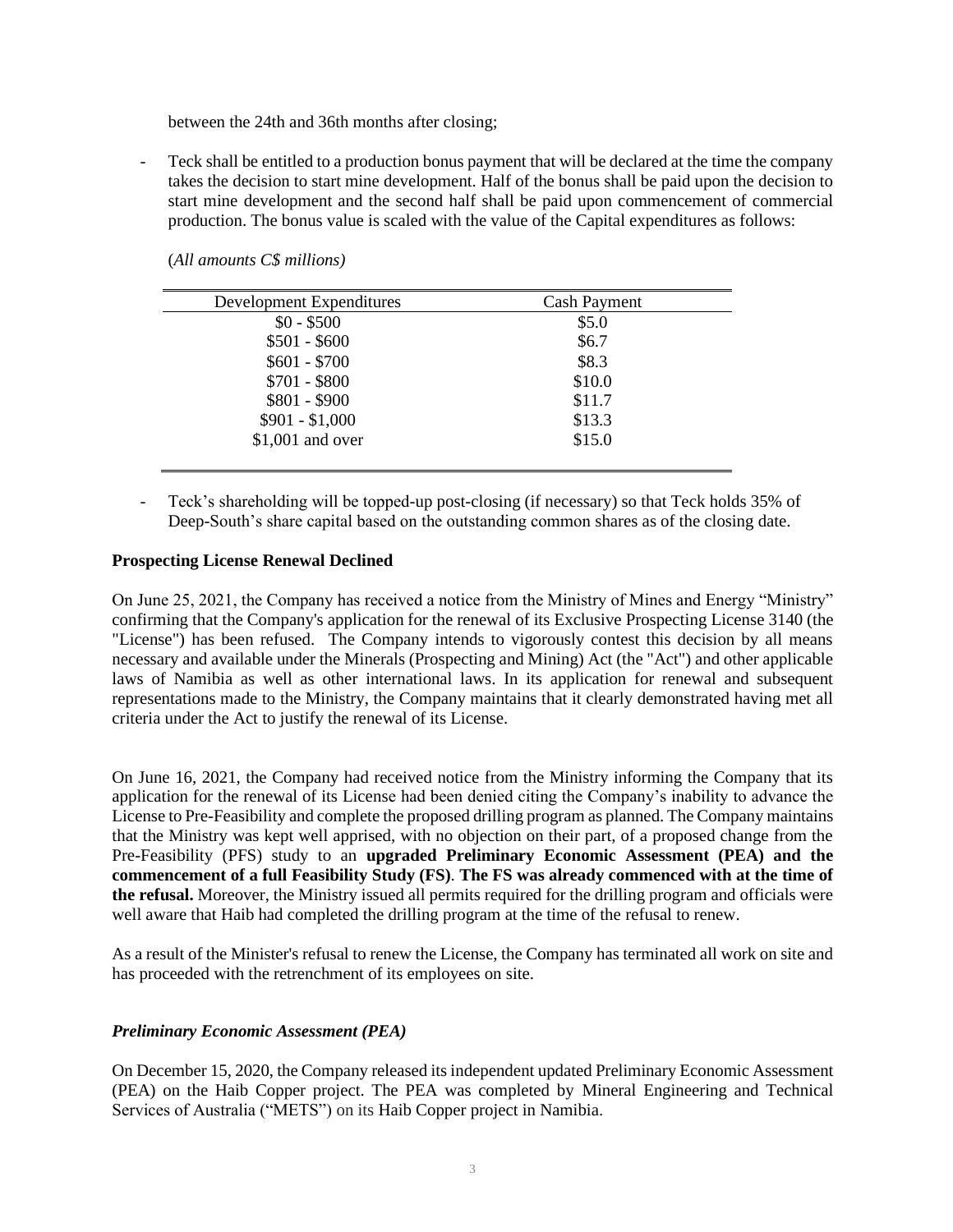# **Highlights of PEA**

The recent leaching test-work was carried out by Mintek of South Africa. Mintek is a world leader in Bioleaching technologies.

Amenability test work confirmed copper recoveries of up to 95% in bacterially assisted heap leaching of the Haib mineral. Recoveries of 80% and 82% were showed to be very achievable and sustainable for the project from the test-work to date.

Further work is required in order to refine and optimize process conditions to improve recoveries and operating costs.

Run-of-Mine mineral Bio heap leaching was determined to be the most viable process route for the Haib mineral. Six processing scenarios were established with the key variables being recoveries, final products (copper cathode and copper sulfate) and metal price. The base case chosen by Deep-South is the scenario (1) below, which is based on the production of copper cathodes and copper sulfate. All financial metrics are based on the recent 43-101 indicated resource estimation of 456.9 MT @ 0.31% Cu:

|                                                               | 20 Mtpa @ 80% Cu Recovery + $CuSO4$ |                 |                 |                 |                 |
|---------------------------------------------------------------|-------------------------------------|-----------------|-----------------|-----------------|-----------------|
| LME Cu, tpa                                                   |                                     | 35,332          |                 |                 |                 |
| CuSO4.5H2O, tpa                                               |                                     | 51,081          |                 |                 |                 |
| CAPEX, (US\$M)                                                |                                     | \$341           |                 |                 |                 |
| OPEX, (US\$M / year)                                          |                                     | \$91            |                 |                 |                 |
| Total Cost, US\$/t ROM                                        |                                     | \$7.73          |                 |                 |                 |
| Total Cost, US\$/lb CuEq                                      |                                     | \$1.36          |                 |                 |                 |
| Copper Price, US\$/lb                                         | \$2.50                              | \$3.00          | \$3.25          | \$3.50          | \$4.00          |
| Avg. Annual Revenue LME Cu (US\$<br>Million/year)             | \$195 Million                       | \$234 Million   | \$253 Million   | \$273 Million   | \$312 Million   |
| Avg. Annual Revenue CuSO <sub>4</sub> (US\$)<br>Million/year) | \$90 Million                        | \$108 Million   | \$116 Million   | \$125 Million   | \$143 Million   |
| Total Cost, USD/t ROM                                         | \$7.64                              | \$7.73          | \$7.77          | \$7.81          | \$7.90          |
| Total Cost, USD/lb CuEq                                       | \$1.34                              | \$1.36          | \$1.37          | \$1.37          | \$1.39          |
| NPV 7.5%, pre-tax (US\$ M)                                    | \$977 Million                       | \$1,530 Million | \$1,807 Million | \$2,083 Million | \$2,636 Million |
| IRR $_{pre}\text{-tax}$                                       | 30.1%                               | 40.2%           | 44.9%           | 49.4%           | 58.1%           |
| Payback Period pre-tax                                        | 4.22                                | 3.13            | 2.8             | 2.5             | 2.2             |
| NPV 7.5%, after-tax (US\$ M)                                  | \$611 Million                       | \$957 Million   | \$1,130 Million | \$1.303 Million | \$1,648 Million |
| $\text{IRR}_{\text{after-tax}}$                               | 22.7%                               | 29.7%           | 32.9%           | 36.1%           | 42.1%           |
| Payback Period after-tax                                      | 5.71                                | 4.23            | 3.8             | 3.4             | 2.8             |
| Strip Ratio                                                   |                                     | 1.41:1          |                 |                 |                 |
| LOM, years                                                    |                                     | 24              |                 |                 |                 |

# **Table 1: Scenario 1 - Project Metrics**

Note: The PEA is based only on the estimated indicated resource and the inferred resource are not part of this economic assessment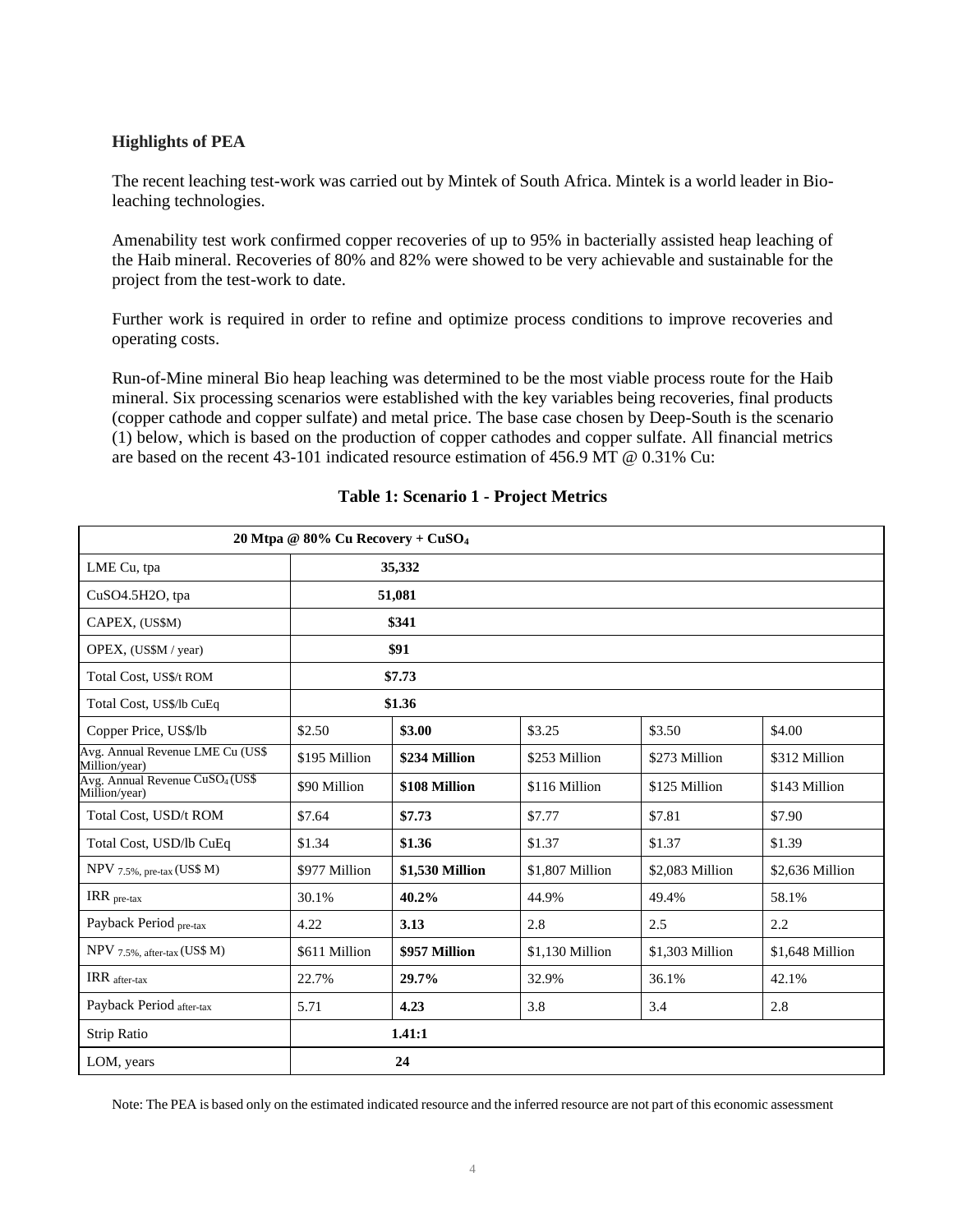With further metallurgical work and testing, the company's goal is to attain higher recovery rates. The below scenario (2) illustrate the potential economic upside of higher recoveries:

|                                                              | 20 Mtpa @ $85\%$ Cu Recovery + CuSO <sub>4</sub> |                 |                 |                 |                 |  |
|--------------------------------------------------------------|--------------------------------------------------|-----------------|-----------------|-----------------|-----------------|--|
| LME Cu, tpa                                                  |                                                  | 38,337          |                 |                 |                 |  |
| $CuSO4.5H2O$ , tpa                                           |                                                  | 51,081          |                 |                 |                 |  |
| CAPEX, (US\$M)                                               |                                                  | \$341           |                 |                 |                 |  |
| OPEX, (US\$M / year)                                         |                                                  | \$96            |                 |                 |                 |  |
| Total Cost, US\$/t ROM                                       |                                                  | \$8.00          |                 |                 |                 |  |
| Total Cost, US\$/lb CuEq                                     |                                                  | \$1.33          |                 |                 |                 |  |
| Copper Price, US\$/lb                                        | \$2.50                                           | \$3.00          | \$3.25          | \$3.50          | \$4.00          |  |
| Avg. Annual Revenue LME Cu (US\$<br>Million/year)            | \$211 Million                                    | \$254 Million   | \$275 Million   | \$296 Million   | \$338 Million   |  |
| Avg. Annual Revenue<br>CuSO <sub>4</sub> (US\$ Million/year) | \$90 Million                                     | \$108 Million   | \$116 Million   | \$125 Million   | \$143 Million   |  |
| Total Cost, USD/t ROM                                        | \$7.91                                           | \$8.00          | \$8.05          | \$8.09          | \$8.18          |  |
| Total Cost, USD/lb CuEq                                      | \$1.32                                           | \$1.33          | \$1.34          | \$1.35          | \$1.36          |  |
| NPV $7.5\%$ , pre-tax (US\$ M)                               | \$1,088 Million                                  | \$1,673 Million | \$1,966 Million | \$2,259 Million | \$2,844 Million |  |
| $IRR_{pre}\text{-tax}$                                       | 32.2%                                            | 42.6%           | 47.5%           | 52.2%           | 61.1%           |  |
| Payback Period pre-tax                                       | 3.94                                             | 2.94            | 2.6             | 2.4             | 2.0             |  |
| NPV 7.5%, after-tax (US\$ M)                                 | \$681 Million                                    | \$1,047 Million | \$1,229 Million | \$1,412 Million | \$1,778 Million |  |
| IRR after-tax                                                | 24.1%                                            | 31.3%           | 34.7%           | 38.0%           | 44.3%           |  |
| Payback Period after-tax                                     | 5.34                                             | 3.98            | 3.5             | 3.2             | 2.7             |  |
| Strip Ratio                                                  |                                                  | 1.41:1          |                 |                 |                 |  |
| LOM, years                                                   |                                                  | 24              |                 |                 |                 |  |

#### **Table 2: Scenario 2 - Project Metrics**

Note: The PEA is based only on the estimated indicated resource and the inferred resource are not part of this economic assessment

Please note that: Mineral Resources that are not mineral reserves do not have demonstrated economic viability. Mineral resource estimates do not account for mineability, selectivity, mining loss and dilution. These mineral resource estimates ar based on Indicated Mineral Resources that are considered too speculative geologically to have the economic considerations applied to them that would enable them to be categorized as mineral reserves. However, there is no certainty that these indicated mineral resources will be converted to measured categories through further drilling, or into mineral reserves, once economic considerations are applied. There is no certainty that the preliminary economic assessment will be realized.

#### **Other scenarios**

The other scenarios can be found in the NI 43-101 technical report for the Haib Copper project that is available on SEDAR under Deep-South's profile and on the web site of the company.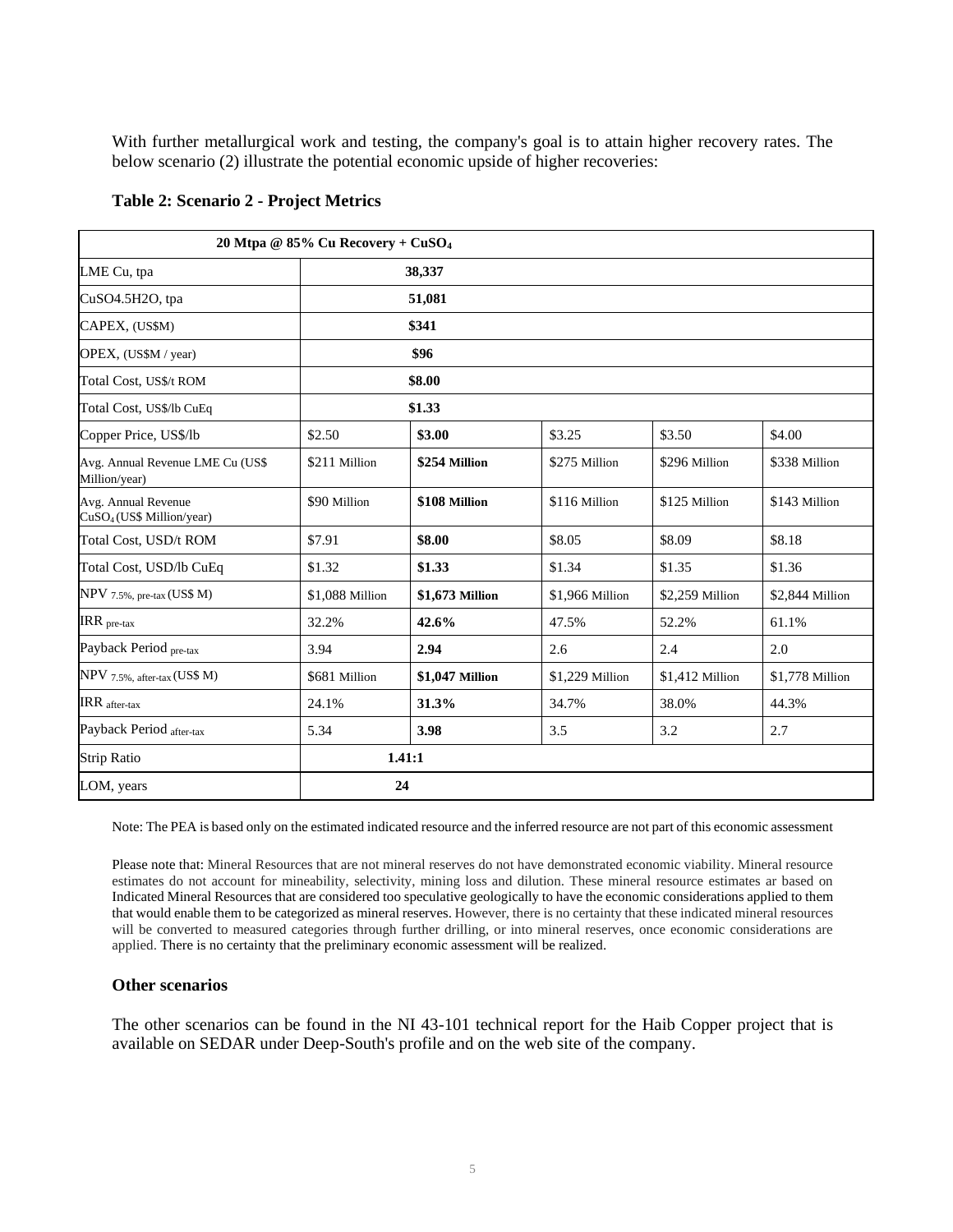#### **Geology & Mineralization**

The Haib deposit is located within part of the Namaqua-Natal Province called the Richtersveld geological sub-province which is further subdivided into a volcano-sedimentary sequence (locally, the Haib Subgroup), the Orange River Group and the intrusive Vioolsdrift suite which are closely related in space and time.

The principal mineralized hosts at the Haib are a Quartz Feldspar Porphyry (QFP) and a Feldspar Porphyry (FP).

The Haib deposit is, in essence, a large volume of rock containing copper mineralization. The grade is variable from higher grade in the three core zones progressively dropping towards the margin of the deposit.

The principal sulfides within the Haib body are pyrite and chalcopyrite with minor molybdenite, bornite, digenite, chalcocite and covellite.

#### **Mineral Resources**

The mineral resources for the Haib Copper Project were estimated by Dean Richards of Obsidian Consulting Services, supervidsed by Peter Walker of P  $\&$  E Walker Consultancy, both independent Qualified Persons as defined by NI 43-101 and were reported in a news release dated January 16, 2018 but are summarized below for convenience. Readers should review that news release for additional information or read the full report that can be viewed on our web site at: https://www.deepsouthresources.com/projects/technical-reports/ or on the SEDAR web site at: www.sedar.com.

| <b>Resource Class</b> | <b>Million</b><br><b>Tonnes</b> | $Cu(^{9}/_{0})$ | <b>Contained Cu x</b><br>billion lbs |
|-----------------------|---------------------------------|-----------------|--------------------------------------|
| Indicated             | 456.9                           | 0.31            | 3.12                                 |
| Inferred              | 342.4                           | 0.29            | 2.19                                 |

#### **Table 3: Classified mineral resources of the Haib Project at a 0.25% Cu cut-off grade**

Notes:

1- Dean Richards of Obsidian Consulting Services, a Member of the Geological Society of South Africa and Professional Natural Scientist (Pr. Sci. Nat) with the South African Council for Natural Scientific Professions (SACNASP), estimated the Mineral Resources under the supervision of Peter Walker of P & E Walker Consultancy, both of whom are the Qualified Persons for the Mineral Resource Estimates. The effective date of the estimate is January 15, 2018. Mineral Resources are estimated using the CIM Definition Standards for Mineral Resources and Reserves (2014).

2- Reported Mineral Resources contain no allowances for hanging wall or footwall contact boundary loss and dilution. No mining recovery has been applied.

Rounding as required by reporting guidelines may result in apparent differences between tonnes, grade and contained metal content.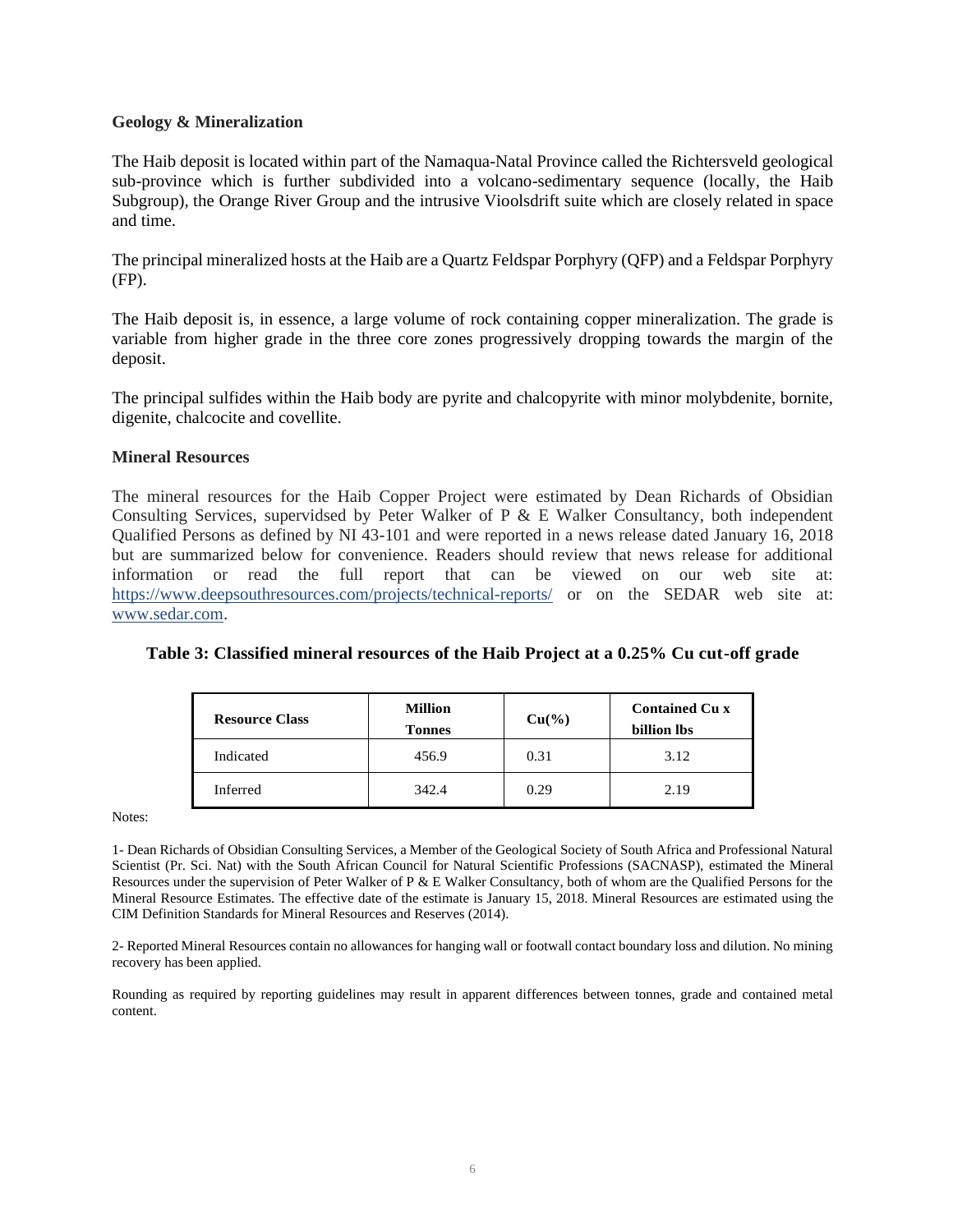| %Cu Cut-off | <b>Million</b><br><b>Tonnes</b> | $Cu(^{9}/_{0})$ | <b>Contained Cu x</b><br>billion lbs |
|-------------|---------------------------------|-----------------|--------------------------------------|
| 0.20%       | 904.8                           | 0.27            | 5.39                                 |
| 0.25%       | 456.9                           | 0.31            | 3.12                                 |
| 0.30%       | 219.8                           | 0.36            | 1.74                                 |

**Table 4: Haib copper indicated mineral resources, sensitivity cases**

**Table 5: Haib copper inferred mineral resources, sensitivity cases**

| %Cu Cut-off | <b>Million</b><br><b>Tonnes</b> | $Cu(^{9}/_{0})$ | <b>Contained Cu x</b><br>billion lbs |
|-------------|---------------------------------|-----------------|--------------------------------------|
| 0.20%       | 686.2                           | 0.26            | 3.93                                 |
| 0.25%       | 342.4                           | 0.29            | 2.19                                 |
| 0.30%       | 109.8                           | 0.34            | 0.82                                 |

Note: The PEA is based only on the estimated indicated resource and the inferred resource are not part of this economic assessment

This Haib Copper Mineral Resource has been defined by diamond core drilling covering a total surface area of some 2.6 square kilometres.

The mineral resource classification is closely related to data proximity. Topographic elevations within the mineral resource area vary from 320m to 640m above mean sea level and average 480m above mean sea level.

Indicated resources are constrained between the variable topographic surface and a horizontal level which is 75m above mean sea level and within which the majority of the drill and assay data are constrained. Inferred resources are laterally constrained by the last line of drill holes and extend vertically from the horizontal surfaces defined by the +75m and -350m above mean sea level (a block of 425m thickness) within which there is a lesser data set derived from drilling.

Mineralization is open near surface and at depth to at least 800 metres deep. The Mineral Resource estimate is based on the results from approximately 66,500 metres of drilling in 196 holes. The most recent drilling data comes from Teck Resources drilling programs totalling 14,500 metres (2010 & 2014) and from re-assaying a part of the 164 historical drill cores which are well preserved on site. Indicated Resources are defined by a drill grid of 150 metres by 150 metres, while Inferred Resources are defined by a drill grid of 300 metres by 150 metres.

The Haib Copper exploration licence provides significant potential for resource expansion, since there is known, but poorly drilled and assayed, mineralisation beyond the drill grid boundaries and below the main mineralized body (which covers some 2 square kilometres of surface area), where a few drillholes from 75m above mean sea level to -350m above mean sea level (i.e. a thickness of 425m) have shown that mineralisation is present. The deepest drillhole did not pass out of mineralized material. In addition, there are 5 satellite mineralized target areas surrounding the main Haib porphyry body which still require further evaluation.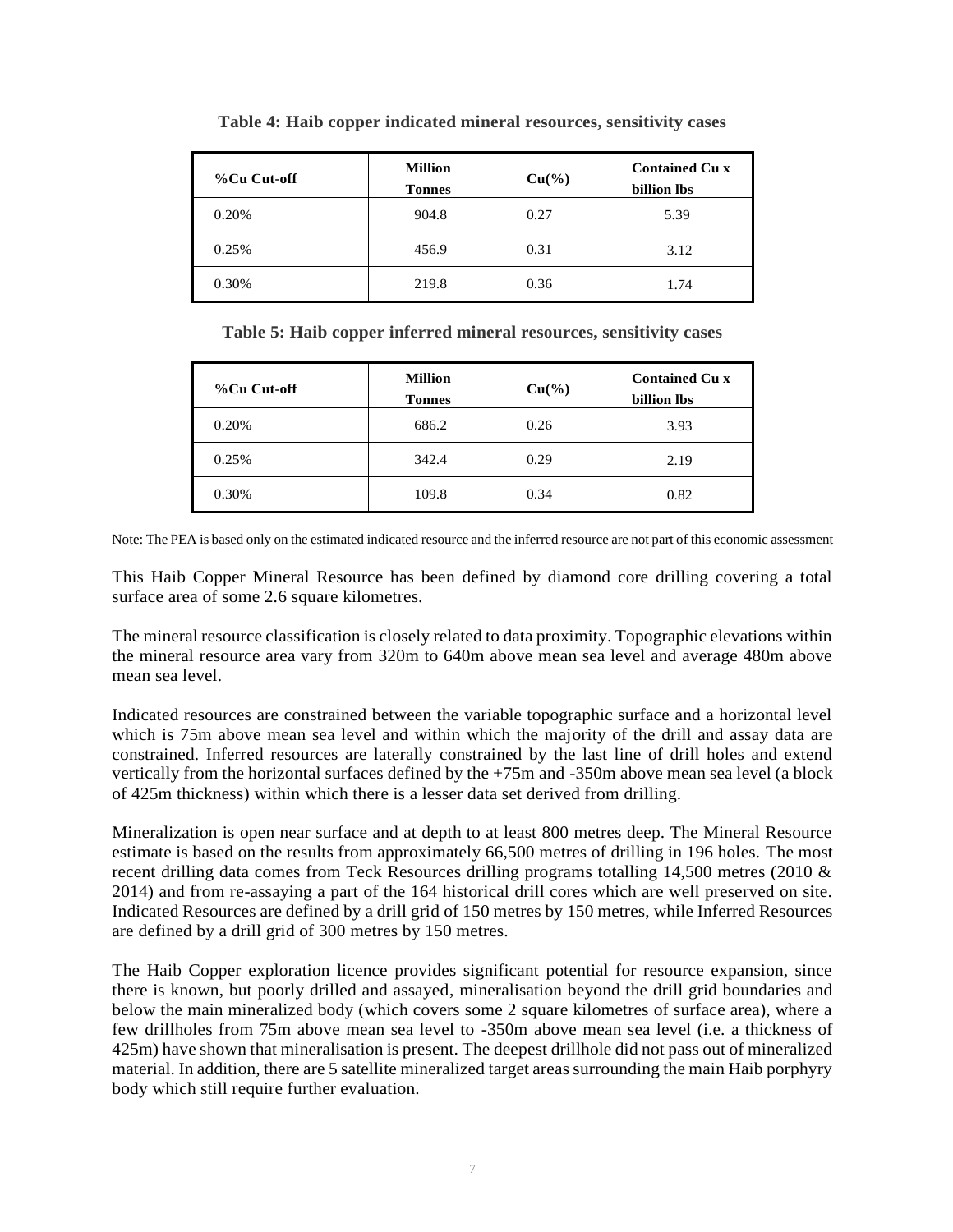*Mineral Resources that are not mineral reserves do not have demonstrated economic viability. Mineral resource estimates do not account for mineability, selectivity, mining loss and dilution. These mineral resource estimates ar based on Indicated Mineral Resources that are considered too speculative geologically to have the economic considerations applied to them that would enable them to be categorized as mineral reserves. However, there is no certainty that these indicated mineral resources will be converted to measured categories through further drilling, or into mineral reserves, once economic considerations are applied. There is no certainty that the preliminary economic assessment will be realized.*

## **Mineralogy**

The Haib Copper Deposit is a large sulfide mineral deposit. Copper is mainly present as a sulfide in the form of chalcopyrite. Copper is also present as oxides (chrysocolla, plancheite, malachite and azurite), occurring as intrusions in shear zones. Initial testwork results showed that the Haib mineralisation is a competent quartz feldspar porphyry rock.

It can be seen that the main mineral is copper with only an accessory amount of molybdenum present. The chalcopyrite also occurs as occasional coarse irregular grains from 0.1 mm to 0.35 mm.

## **Mining Methods**

Considering the Haib copper deposit characteristics, the suitable mine design is based on an open pit method. As the deposit is basically composed of hard rock material, the mining operations will involve drill and blast of all excavated material, which will be segregated by cut-off grade.

The mining fleet considered for the Haib project would consist of appropriately sized hydraulic excavators and off highway dump trucks, depending, supported by standard open-cut drilling and auxiliary equipment.

Initial open pit mine design work undertaken indicates a strip ratio of 1.41:1 for 20 Mtpa. The low strip ratio has a significant effect on the low operating cost indication of the project.

## **Recovery Method**

For the recovery of copper from the Haib deposit, heap leaching was considered for all options. The primary reasons for the selection of heap leaching are the low-grade nature of the deposit and the vast scale of the mineral body. Previous work conducted on the Haib Project suggested that a conventional crush-grind-float and sale of copper concentrate is not economically feasible under the current copper market conditions. The low costs associated with heap leaching compared to a whole mineral flotation circuit is believed to improve the viability of the project. Heap leaching is traditionally performed on oxide material, although there has been increasing development in the application to acid-insoluble sulfides.

Previous sighter amenability test-work, carried out by Mintek, METS and SGS South Africa, suggests that high amounts of copper can be extracted from the Haib material, up to 95.2% via a bacterial assisted leaching. However, additional test-work is required to determine the optimal operating parameters. The system design proposed will use 3 stage crushing and a mineral sorting system (either on the primary crushed product or the secondary crushed product depending on the technology selected) that will provide higher grade mineral to the heaps. The primary crusher will reduce the rock to 127 mm (gyratory crusher), the secondary crusher to 32 mm (cone crusher) and the tertiary crusher to 5 mm (HPGR).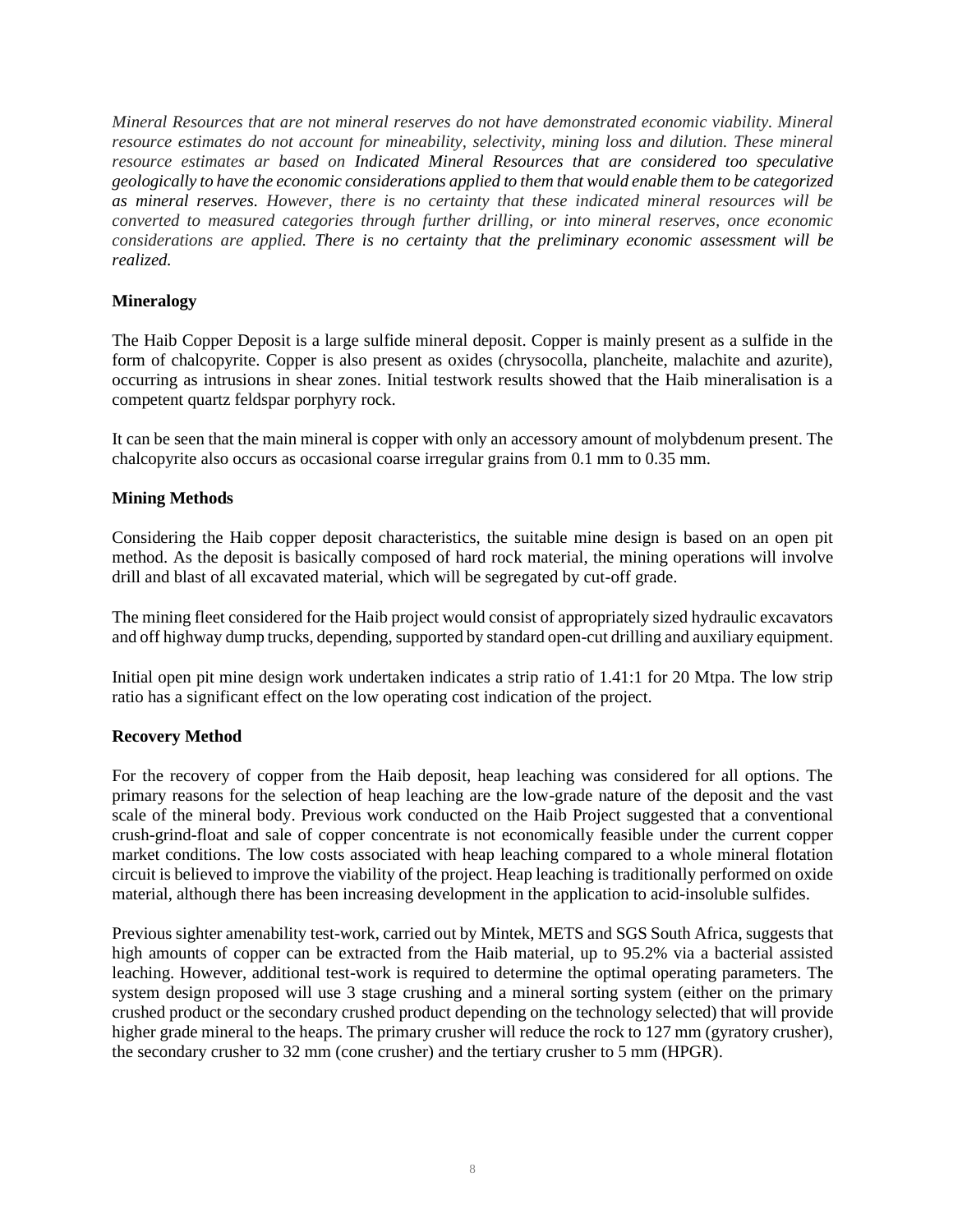# **Haib Copper flow sheet diagram**



# **Capital Cost**

**Table 6: Capital cost breakdown @ 80% Cu recovery at a price of US \$ 3.00 per lb of copper**

ï

| Direct Cost (US\$M)              | 20 Mtpa |
|----------------------------------|---------|
| Crushing & HPGR                  | 101.1   |
| Agglomeration & Heap Leaching    | 43.2    |
| <b>Copper Solvent Extraction</b> | 72.9    |
| Iron Removal                     | 6.3     |
| Process and Raw Water            | 4.1     |
| Reagents                         | 5.0     |
| Services                         | 2.9     |
| <b>Supporting Infrastructure</b> | 3.0     |
| <b>First Fill</b>                | 8.3     |
| <b>Indirect Cost (US\$M)</b>     |         |
| <b>Working Capital</b>           | 24.7    |
| Insurance                        | 7.4     |
| <b>EPCM</b>                      | 24.7    |
| Contingency                      | 24.7    |
| Commissioning                    | 5.0     |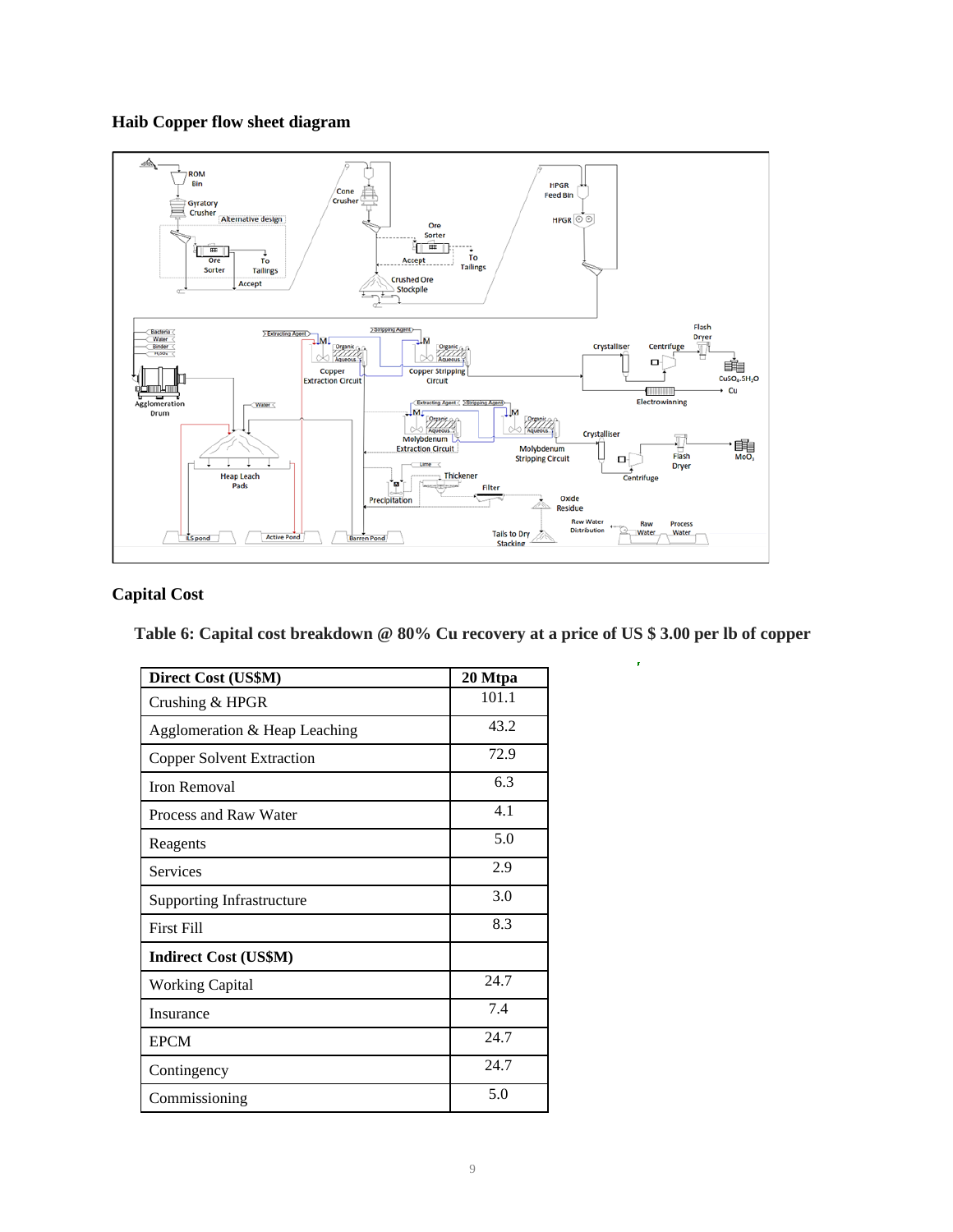| Accommodation & Temp Services | 5.0   |
|-------------------------------|-------|
| Spares & Tools                | 3.0   |
| Total (US\$M)                 | 341.3 |

#### **Operating Costs**

Total operating costs, including capital leases as an operating expense, are estimated in the PEA and are broken down as follows:

| 20 Mtpa @ 80% Cu Recovery + CuSO <sub>4</sub> |        |                                        |             |                  |
|-----------------------------------------------|--------|----------------------------------------|-------------|------------------|
|                                               |        | <b>Annual Cost</b><br><b>Unit Cost</b> |             | <b>Unit Cost</b> |
| Area                                          |        | $(900 \text{ USD})$                    | (USD/t ROM) | $(USD1)$ CuEq)   |
| Mining                                        |        | 45,200                                 | 2.26        | 0.40             |
| Processing                                    |        | 90,799                                 | 4.54        | 0.80             |
| Product Freight                               |        | 3,889                                  | 0.19        | 0.03             |
| Wharfage & Shiploading                        |        | 432                                    | 0.022       | 0.004            |
| Administration                                |        | 4,000                                  | \$0.20      | 0.04             |
|                                               | \$2.00 | 6,824                                  | 0.34        | 0.06             |
|                                               | \$2.25 | 7,677                                  | 0.38        | 0.07             |
| Royalty                                       | \$2.50 | 8,530                                  | 0.43        | 0.08             |
|                                               | \$2.85 | 9,724                                  | 0.49        | 0.09             |
|                                               | \$3.00 | 10,236                                 | 0.51        | 0.09             |
|                                               | \$2.00 | 151,144                                | 7.56        | 1.33             |
|                                               | \$2.25 | 151,997                                | 7.60        | 1.34             |
| <b>Total</b>                                  | \$2.50 | 152,850                                | 7.64        | 1.34             |
|                                               | \$2.85 | 154,044                                | 7.70        | 1.35             |
|                                               | \$3.00 | 154,556                                | 7.73        | 1.36             |
|                                               |        |                                        |             |                  |

**Table 7: Total operating cost breakdown – Scenario 1**

Note: *Mineral Resources that are not mineral reserves do not have demonstrated economic viability. Mineral resource estimates do not account for mineability, selectivity, mining loss and dilution. These mineral resource estimates are based on Indicated Mineral Resources that are considered too speculative geologically to have the economic considerations applied to them that would enable them to be categorized as mineral reserves. However, there is no certainty that these indicated mineral resources will be converted to measured categories through further drilling, or into mineral reserves, once economic considerations are applied. There is no certainty that the preliminary economic assessment will be realized.*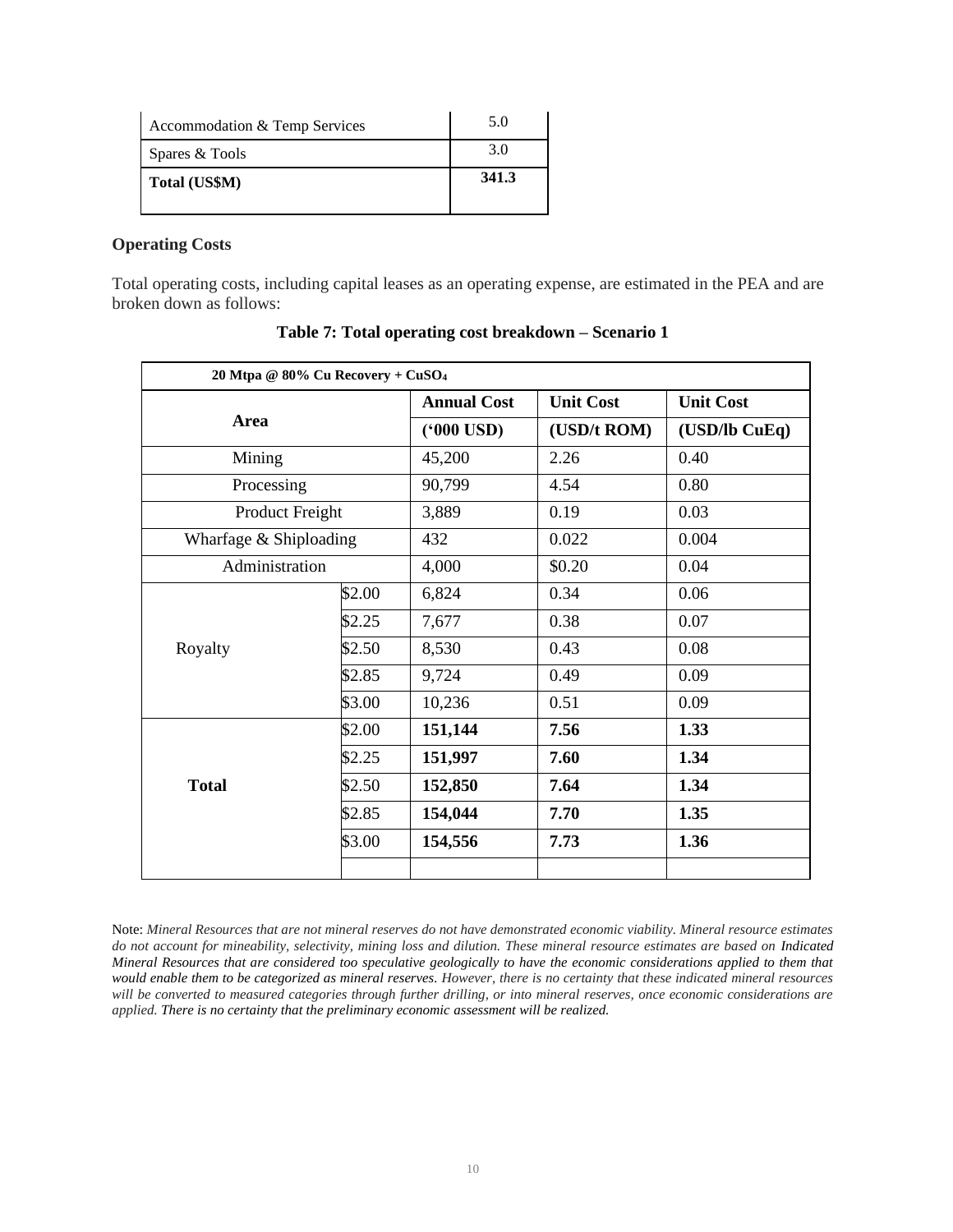## **Tailing Disposal**

There will be no tailings. The spent heaps will be rehabilitated and left in place. Due to environmental reasons and water resources, the tailings from the pH adjustment process and the iron removal process will be disposed onto the spent heaps via the method of filtered dry stacked tailings.

## **Environmental considerations**

In terms of environmental aspects, dry stack facilities offer a number of advantages to other surface tailings storage options – some of these include:

- Reduced water requirements, principally achieved by recycling process water and near elimination of water losses through seepage and/or evaporation;
- Groundwater contamination through seepage is virtually eliminated;
- Significant safety improvement with the risk of catastrophic dam failure and tailings runout being eliminated;
- Easier to close and rehabilitate.

## **Waste rock storage**

It is suggested to consider stockpiling the low-grade mineral to process it at the end of mine life, in case the copper price increase considerably by the end of the mine life and/or a new mineral processing technology be created or developed.

## **Products**

## **LME Copper (cathodes)**

Copper is one of the most widely used metals on the planet. China, Europe and the USA are the main global consumers of copper. Copper will be produced on the cathode of the electrowinning cell as pure sheets, which will be a pure (99%) solid. Pure copper metal is used for a variety of purposes. The major use is electrical wiring due to the great electrical conductivity of copper. Additionally, copper is used in many metal alloys such as brass and bronze, which are stronger and more corrosion resistant than pure copper.

## **Copper Sulfate**

Copper sulfate will be sold as a blue powder when the crystals are crushed and dried. Copper sulfate is used in multiple industries such as arts, mining, chemical, pharmaceutical, healthcare and agriculture. The biggest use is for farming as an herbicide or fungicide. Additionally, it inhibits the growth of E-Coli. In the healthcare sector, it is used in sterilizers and disinfectants and can be used to control proliferation of bacteria and viruses. Industrial usage could be in adhesives, building, chemical, textile industries, etc. where it is used to manufacture products like insecticides, wood preservatives and paints. High purity copper sulfate has a 25% premium price based on the copper content in the sulfate.

## **Sulphur Burning Plant**

The design for each option as it stands involves the burning of sulphur to produce sulphuric acid. There are several possibilities for sulphuric acid sourcing, including purchasing from smelters within Namibia.

Buying in sulphuric acid at the start of the project life and building a sulphur burning plant once the project is cash flow positive may provide a better economic scenario.

This will allow for the sulphur burning plant capital to be deferred and the payback period to be shortened.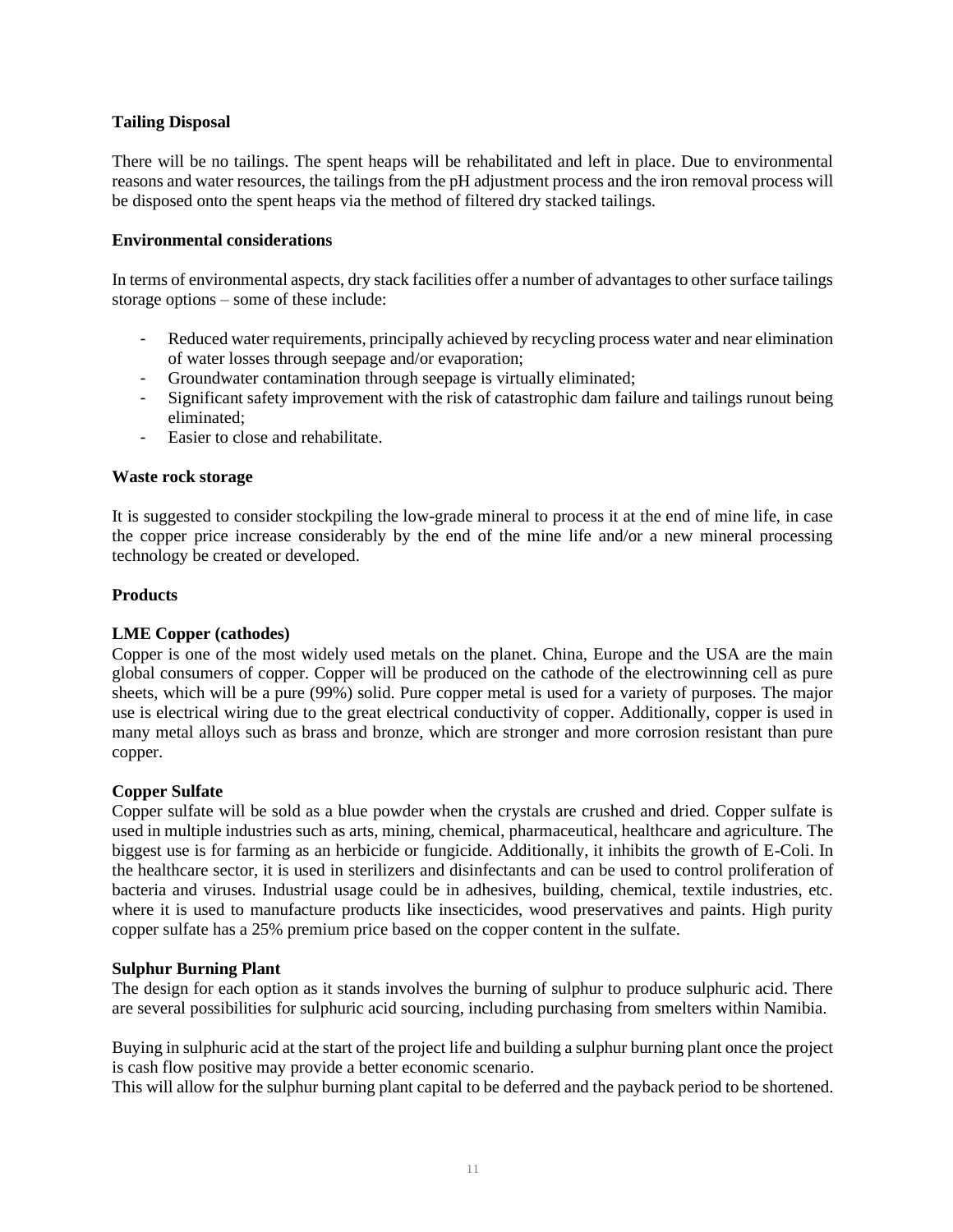## **Recommendations**

The results from the PEA have been promising and provides a fundamental support for Deep South Resources intention to move the project towards the Feasibility Study phase on the of the deposit.

Deep South Resources has set a target of achieving 85% copper recovery as a basis of design in the feasibility study. Some of the parameters to be evaluated in the study are:

- Recycled column leaching
- Higher temperature leaching
- Optimization of particle sizing for leaching
- Different bacterial strains
- Resting after 200 days for 30 days and then irrigation for another 30 days
- Optimization of leach pH leach
- Optimization of nutrient addition to the leach

Infill drilling in the high-grade area of the deposit, which can be included in the early part of the mine schedule is recommended. This will improve project economics in the financial model.

A drill program of 12,000 meters is recommended to infill a high grade section of the deposit. With a closer grid spacing, a high-grade part of the deposit could be included in the first years of mining to improve the economics and pay-back period.

Further to the Feasibility Study and the drilling of the mineral body as above, a small Pilot Plant is recommended on-site to validate and optimize the process under local conditions. The detailed engineering information and optimization would provide improved confidence in proceeding with a commercial operation.

The work conducted to date provides confidence to move forward, and there is every possibility of improving copper recovery and reducing the operating costs further.

The PEA technical report will be filed on SEDAR at **[www.sedar.com](http://www.sedar.com/)** and on the Deep-South website at **[www.deepsouthresources.com](http://www.ivanhoemines.com/)** shortly after the issuance of this news release.

## **Project Risks**

Further information about the PEA and the resource estimate referenced in this news release, including information in respect of data verification, key assumptions, parameters, risks and other factors, can be found in the NI 43-101 technical report for the Haib Copper project that will be filed on SEDAR under Deep-South's profile.

## **Opportunities**

- Metallurgical advanced test work;
- Infill drilling of the high-grade area in order to estimate a measured resource;
- X-Ray ore sorting test work to define the potential economic enhancement
- Solar Energy: Given the semi-arid climate of Namibia, a solar energy farm may be an option for reducing the unit cost of power. This will also have positive social impacts for the project, which is expected to have a long life.

Other opportunities are presented in the the NI 43-101 technical report for the Haib Copper project that will be filed on SEDAR under Deep-South's profile.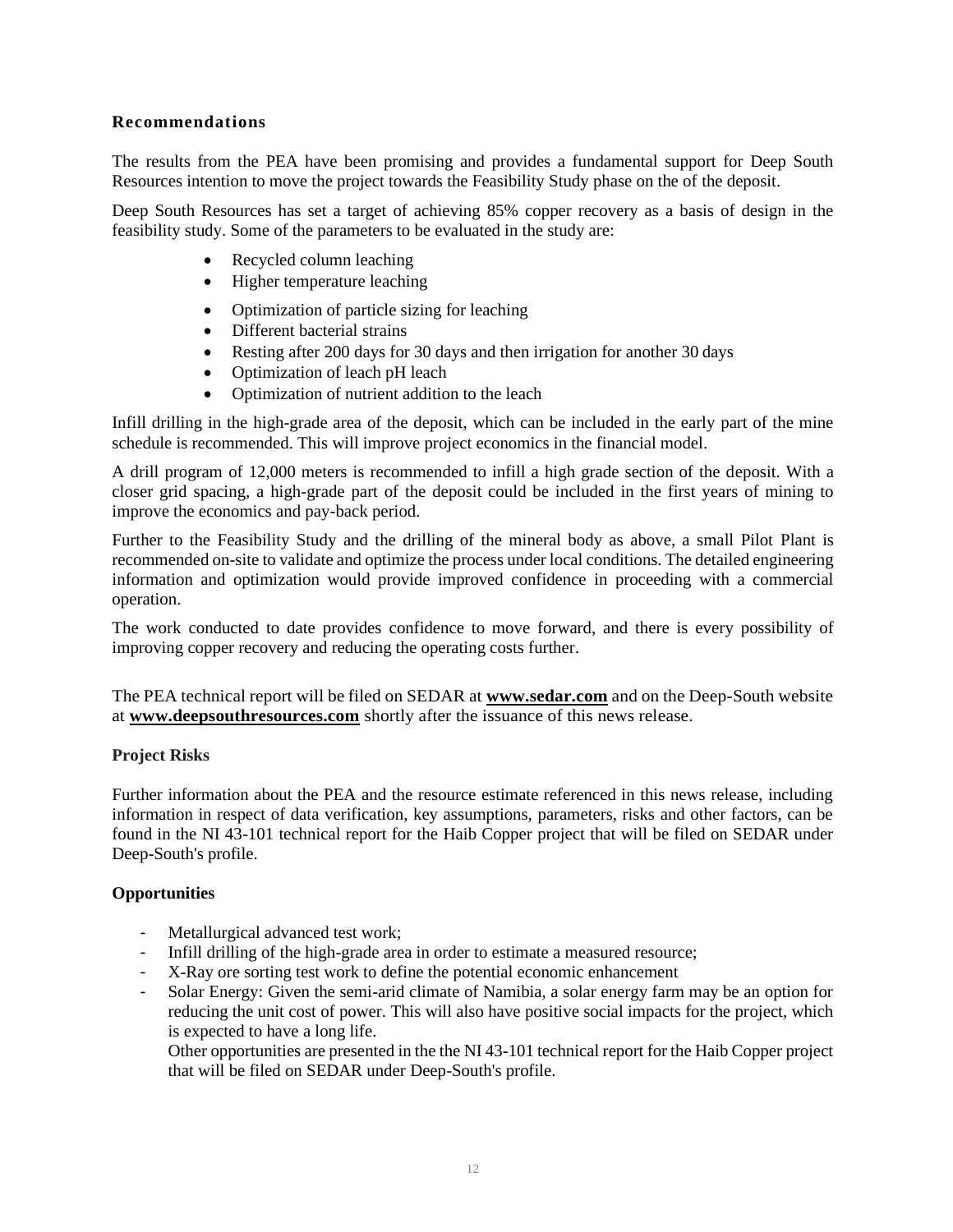# **Project Expansion:**

The resource tonnage allows for possible multiple expansion stages to be executed should the project proceed to once in production. A staged approach is recommended in order to de-risk the project by projecting that the project achieves positive cash flow prior to plant expansions.

# **Way Forward**

The results from the updated PEA have been promising, Deep-South Resources intends to undertake a Feasibility Study for the deposit as the next phase of the project. The program will include but not limited to: drilling of the high-grade area in order to define the grade and estimate a measured resource, detailed mine design, measured resource definition, metallurgical and process technologies test work, engineering design and an environmental impact study.

As a result of the Minister's refusal to renew the License, (See Note 16 of the Financial Statements) the Company has terminated all work on site and has proceeded with the retrenchment of its employees on site.

On July 21, 2021, Deep-South and its subsidiary Haib Minerals (Pty) Ltd ("Haib") announced that they have filed an application on behalf of Haib with the High Court of Namibia for an order reviewing the decision of the Minister of Mines and Energy ("Minister") refusing the renewal of Haib's licence EPL 3140 ("Licence") covering the Haib Copper project in Namibia. The application also seeks an urgent interdict aimed at preventing the Ministry of Mines and Energy of Namibia ("Ministry") from granting a licence over the same licence area to anyone else. Information will be disclosed during the proceeding advancement.

## **Quality Control and Assurance and Data Verification**

The independent qualified persons for the Haib Copper PEA are Mr. Damian Connelly of Mineral Engineering and Technical Services, Mr. Peter Walker of P & E Walker Consultancy and Mr. Dean Richards of Obsidian Consulting Services.

Obsidian Consulting Services conducted a review of the QA/QC programme implemented by Teck using the certificates of analysis received from Acme Labs and provided by Teck. This review compared the results of field duplicates, blanks as well as the various standards utilised with respect to Cu and Mo.

The design of Teck's drilling programme, quality assurance / quality control programme and the interpretation of results were under the control of Teck's geological staff. The QA/QC programme is consistent with industry best practices. Drill core is logged and cut onsite, with half-core samples prepared at Analytical Laboratory Services, Windhoek, Namibia. Prepared samples are shipped to Acme Analytical Laboratories, Vancouver, Canada for appropriate base metal assaying and gold fire assaying techniques. All analytical batches contain appropriate blind standards, duplicates and blanks inserted at regular intervals to independently assess analytical accuracy and precision.

Mr. Walker and Mr. Richards reviewed the sample chain-of-custody, quality-assurance and quality-control (QA/QC) procedures, and the accreditations of analytical laboratories used by Teck. The QPs are of the opinion that the procedures and QA/QC are acceptable to support Mineral Resource estimation.

Mr. Walker also audited the assay database, core logging and geological interpretations and found no material issues with the data as a result of these audits.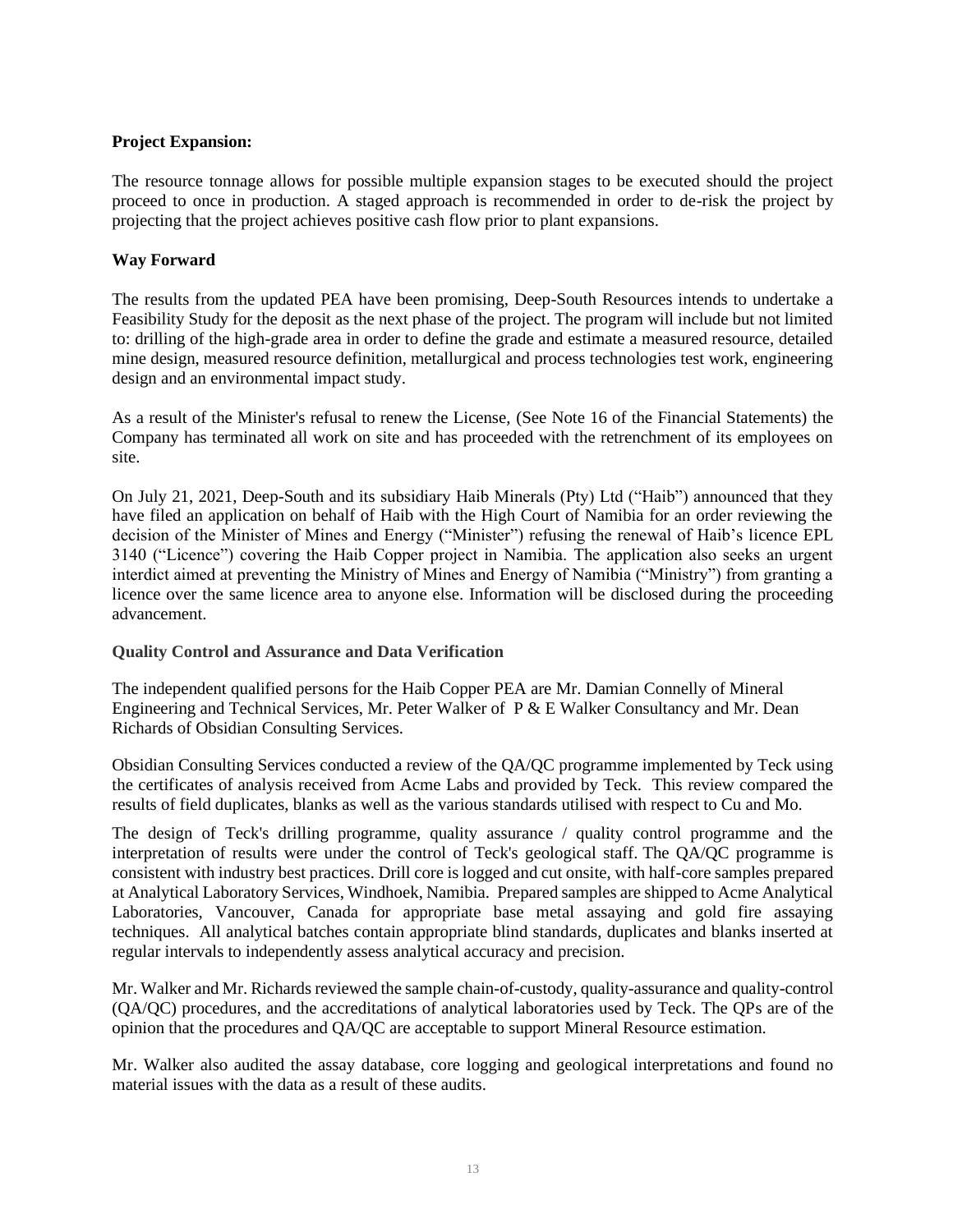In the opinion of the QPs, the data verification programs undertaken on the geological and assay data collected from the Haib Copper support the geological interpretations and the analytical and database quality, and the data collected, can support Mineral Resource estimation.

## **Qualified Persons**

Damian E.G. Connelly, BSc (Applied Science), FAusIMM, CP (Met), Principal Consulting Engineer of METS Engineering Group is the main author of the Preliinary Economic Assessment report and is responsible for the technical part of this press release and is the designated Qualified Person under the terms of National Instrument 43-101.

Peter Walker B.Sc. (Hons.) MBA Pr.Sci.Nat. of P & E Walker Consultancy is the main author of the 43-101 resource estimation report, and is a Qualified Person under the terms of National Instrument 43-101.

Mr. Dean Richards Pr.Sci.Nat. , MGSSA – BSc. (Hons.) Geology, of Obsidian Consulting Services is the contributing author of the 43-101 resource estimation report and is a Qualified Person under the Terms of the National Instrument 43-101.

# Kapile Tepe Property

On May 7, 2019, the Company acquired a 75% interest in RCR Quantum ("Quantum"), a Turkish company which holds the Kapili Tepe Project comprising one mining license and two exploration licenses in the Sivas Province in Turkey. As consideration, the Company issued 3,500,000 common shares at a price of \$0.09 per share with a fair value of \$315,000. The shares issued to the Seller are restricted of trading for a period of 3 years. 1/6 of the shares (583,333 shares) become unrestricted every six months starting on May 1st, 2019.

Management has determined that they do not have control over RCR Quantum as the Company lacks the practical ability to exercise control over RCR Quantum, therefore the acquisition has been treated as an investment in associate under IAS 28. Consequently, the investment in associate is accounted for using the equity method, with an acquisition value of \$315,000.

On August 31, 2020, the Company wrote down the full value of the project.

# SUMMARY OF ANNUAL RESULTS & RESULTS OF OPERATION

The following selected financial data have been prepared in accordance with IFRS and should be read in conjunction with the Company's audited financial statements for the year ended August 31, 2020. Due to the Transaction discussed, and for accounting purposes, the following summary numbers represent that of the financial position, operating results, and cash flows of the Company's legal subsidiary, #1054137 BC Ltd. of the last three completed financial years to the year ended August 31.

| <b>Financial Year Ended</b>            | 2020        | 2019       | 2018       |
|----------------------------------------|-------------|------------|------------|
| Total revenue                          | \$Nil       | \$Nil      | \$Nil      |
| Net loss                               | (1,454,473) | (490, 194) | (695, 176) |
| Net loss per share – basic and diluted | $(\$0.02)$  | $(\$0.01)$ | $(\$0.01)$ |
| Total assets                           | 5,342,682   | 5,515,025  | 4,781,363  |
| Total long term financial liabilities  | \$Nil       | \$Nil      | \$Nil      |
| Cash dividends declared $-$ per share  | \$Nil       | \$Nil      | \$Nil      |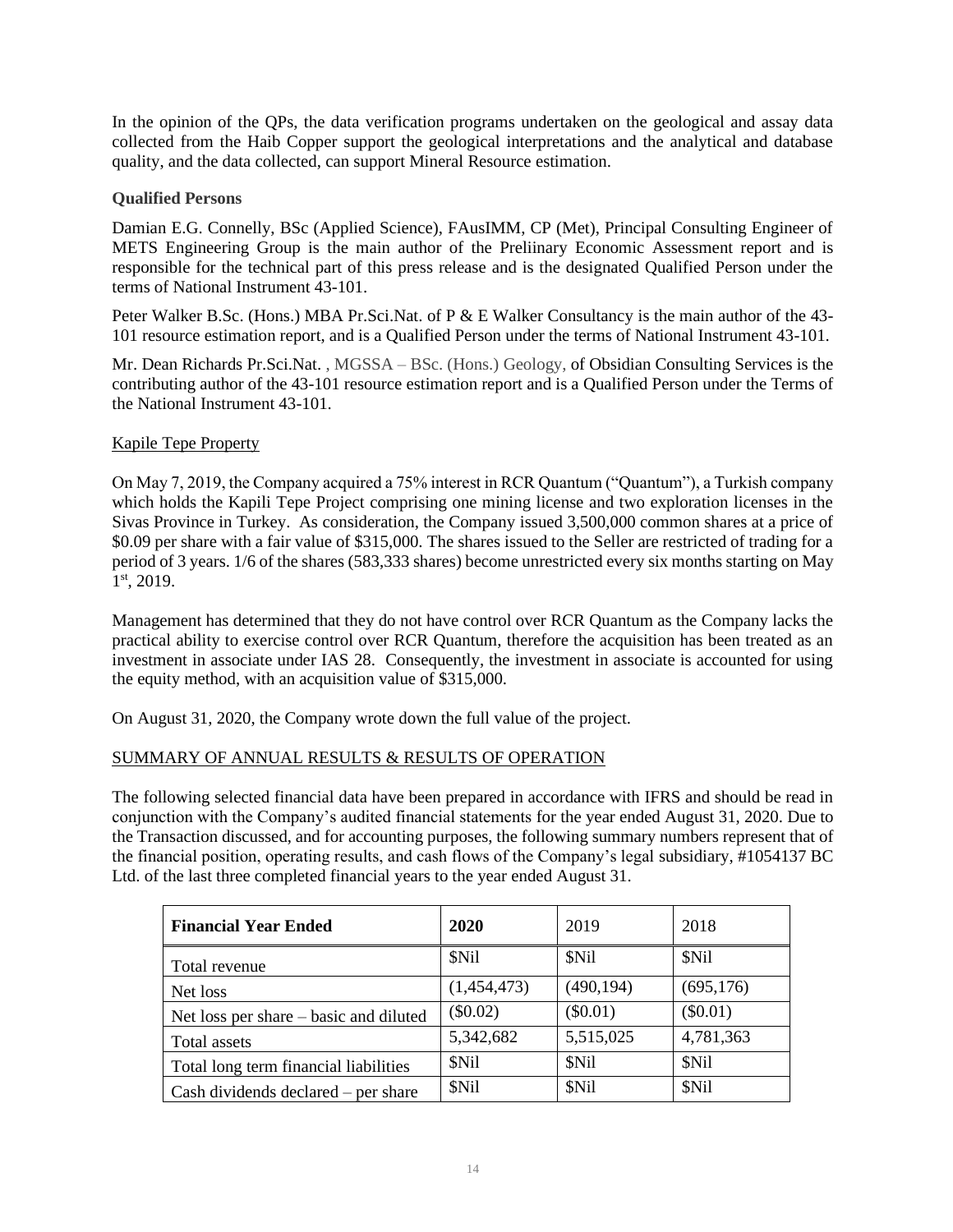# SUMMARY OF QUARTERLY RESULTS & RESULTS OF OPERATION

The following selected financial data have been prepared in accordance with IFRS and should be read in conjunction with the Company's consolidated financial statements. Due to the Transaction discussed, and for accounting purposes, the following summary numbers represent the continuation of the financial position, operating results, and cash flows of the Company's legal subsidiary, #1054137 BC Ltd. The following is a summary of selected financial data for the Company for its eight completed financial quarters ending May 31, 2021.

| Quarter         | May 31,                  | Feb 28,                  | Nov 30, | Aug. 31, | May 31, | Feb. 29,                 | Nov. 30,                 | Aug. 31, |
|-----------------|--------------------------|--------------------------|---------|----------|---------|--------------------------|--------------------------|----------|
| Ended           | 2021                     | 2021                     | 2020    | 2020     | 2020    | 2020                     | 2019                     | 2019     |
| Amounts in      |                          |                          |         |          |         |                          |                          |          |
| $000$ 's        |                          |                          |         |          |         |                          |                          |          |
| Revenue         | $\overline{\phantom{0}}$ | $\overline{\phantom{0}}$ |         |          |         | $\overline{\phantom{a}}$ | $\overline{\phantom{a}}$ |          |
| Net income      |                          |                          |         |          |         |                          |                          |          |
| $(\text{loss})$ | (891.9)                  | (818.6)                  | (344.9) | (775.9)  | (110.5) | (462.8)                  | (104.8)                  | (161.0)  |
| Net loss per    |                          |                          |         |          |         |                          |                          |          |
| share $-$ basic |                          |                          |         |          |         |                          |                          |          |
| and diluted     | (0.01)                   | (0.01)                   | (0.00)  | (0.01)   | (0.00)  | (0.00)                   | (0.00)                   | (0.00)   |

# *Analysis for the Three Months Ended May 31, 2021*

During the three months ended May 31, 2021, the Company focused its time and resources furthering its mineral property projects and seeking additional financing. In addition, during the three months ended May 31, 2021, the Company incurred a net loss of \$891,898 compared to \$110,543 in the comparable period. Loss before other expenses was \$891,898 in the current year versus \$110,543 in the prior year. During the three months ended May 31, 2021, the Company increased investor relation costs, increased consulting and management expenses and increased the share-based compensation expense. The increase is due to the upcoming drill program and equity financings completed.

# LIQUIDITY AND CAPITAL RESOURCES

On September 16, 2020 and October 14, 2020, the Company closed two tranches of a non-brokered private placement comprising of 24,132,000 Units at a price of \$0.10 per Unit for gross proceeds of \$2,413,200. Each Unit comprises one common share and one-half share purchase warrant; each whole warrant is exercisable at \$0.15 per share expiring three years from the date of closing.

For the non-brokered private placement, the Company paid a total of \$132,960 in aggregate cash finder's fees and issued 1,329,600 finder warrants. These warrants entitle the holder to purchase one share for \$0.15 for a period of three years from the date of closing. Each security has a four-month hold period from the date of closing the placement.

On January 20, 2021, the Company closed a non-brokered private placement comprising of 30,674,739 Units at a price of \$0.15 per Unit for gross proceeds of \$4,601,211. Each Unit comprises one common share and one-half share purchase warrant; each whole warrant is exercisable at \$0.22 per share expiring two years from the date of closing.

For the non-brokered private placement, the Company paid a total of \$266,900 in aggregate cash finder's fees and issued 1,830,501 finder warrants. These warrants entitle the holder to purchase one share for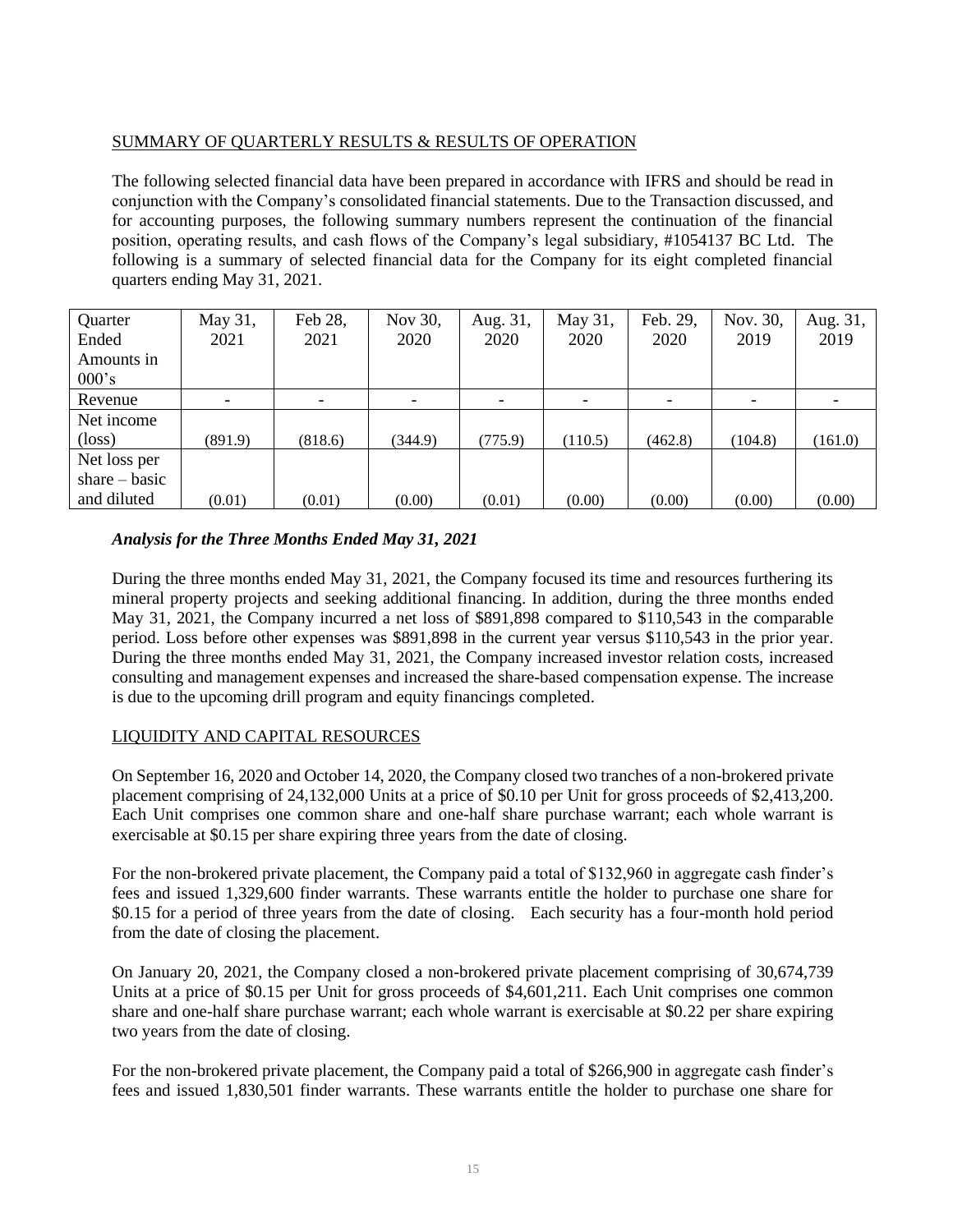\$0.22 for a period of two years from the date of closing. Each security has a four-month hold period from the date of closing the placement.

The funds will be used to further exploration and development of the Haib Copper project in Namibia and for general working capital.

As at July 30, 2021, 2,705,600 warrants and 750,000 stock options have been exercised for gross proceeds of \$358,812.

There is uncertainty in capital markets and the Company anticipates that it and others in the mineral resource sector will have limited access to capital. Although the business of the Company has not changed, investors have increased their risk premium and their overall equity investment has diminished. The Company continually monitors its financing alternatives and expects to finance its Fiscal 2021 operating overhead and its exploration expenditures through private placements. A portion of the future financings will serve to lower down the debts in order to ensure that they do not put undue pressure on the company.

## SHARE CAPITAL

The authorized share capital is unlimited common shares without par value. As of the date of this MD&A the Company has issued and outstanding common shares as follows.

(a) Authorized and issued shares are as follows:

| Class             | Par Value    | Authorized | Issued      |
|-------------------|--------------|------------|-------------|
| Class A Preferred | No par value | Unlimited  |             |
| Common            | No par value | Unlimited  | 141,285,370 |

(b) As at the date of the MD&A the Company has 11,615,000 incentive stock options.

(c) As at the date of the MD&A the Company has 44,714,137 outstanding share purchase warrants.

#### OFF-BALANCE SHEET ARRANGEMENTS

The Company does not have any off-balance sheet arrangements.

#### PROPOSED TRANSACTIONS

The Company has no proposed transactions.

## FINANCIAL INSTRUMENTS AND RISK MANAGEMENT

The fair values of amounts receivable and accounts payable and accrued liabilities approximate their fair values due to the short-term nature of these instruments.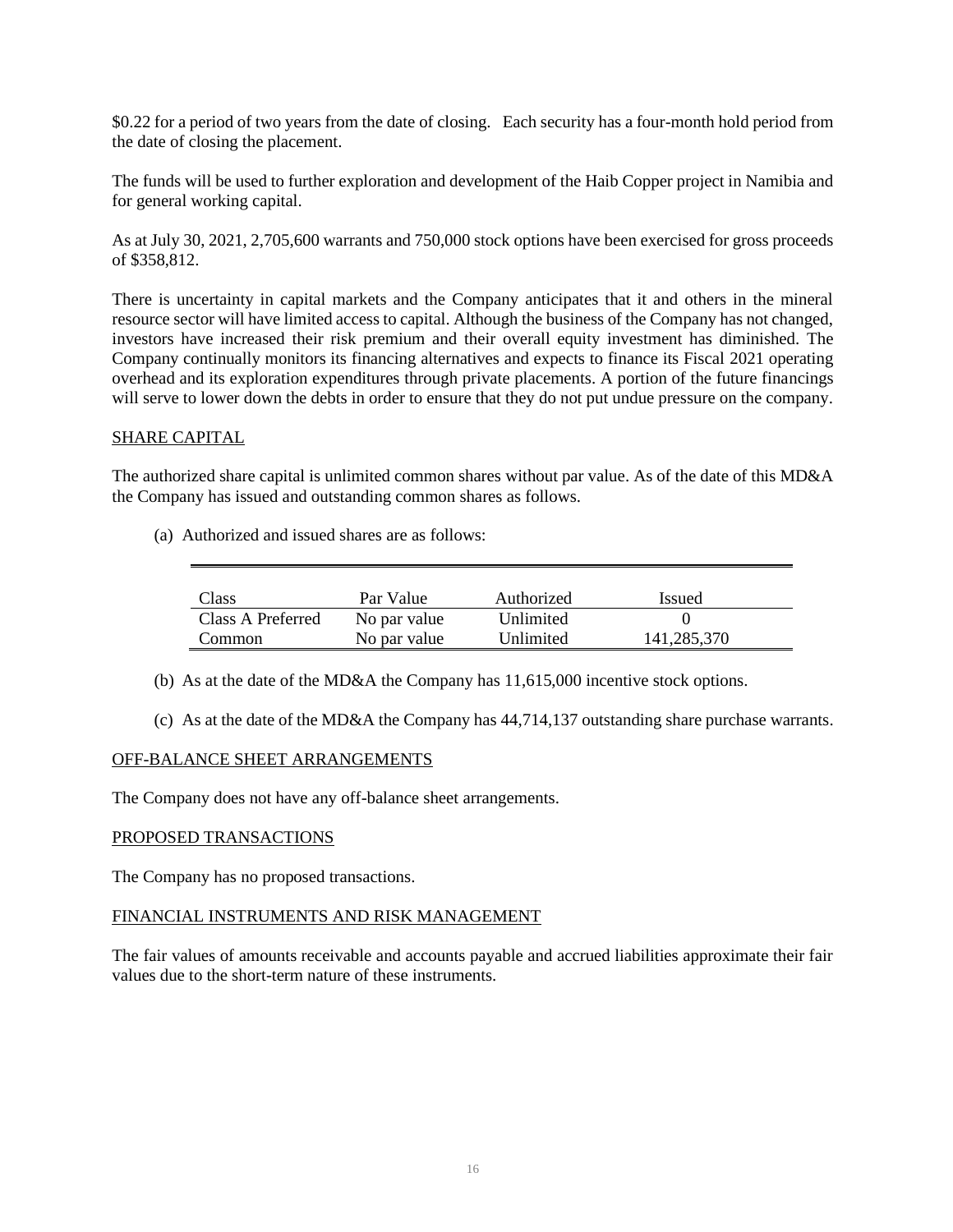#### **Financial risk factors**

|                             |       |      | <b>May 31,</b> | August 31, |
|-----------------------------|-------|------|----------------|------------|
|                             | Level | Ref. | 2021           | 2020       |
|                             |       |      |                |            |
| Other financial assets      |       |      | 3,661,103      | 3,486      |
| Other financial liabilities |       |      | 154,196        | 1,017,850  |

a. Comprises cash

b. Comprises accounts payable and accrued liabilities, loan payable, consideration payable and convertible debenture.

The Company has determined the estimated fair values of its financial instruments based on appropriate valuation methodologies; however, considerable judgment is required to develop these estimates. The fair values of the Company's financial instruments are not materially different from their carrying values.

## **FINANCIAL INSTRUMENTS**

#### **Management of Industry and Financial Risk**

The Company is engaged primarily in mineral exploration and manages related industry risk issues directly. The Company may be at risk for environmental issues and fluctuations in commodity pricing. Management is not aware of and does not anticipate any significant environmental remediation costs or liabilities in respect of its current operations.

The Company's financial instruments are exposed to certain financial risks, which include the following:

#### *Credit risk*

Credit risk is the risk of loss due to the counterparty's inability to meet its obligations. The Company's exposure to credit risk is on its cash. Risk associated with cash is managed through the use of major banks which are high credit quality financial institutions as determined by rating agencies.

#### *Liquidity risk*

Liquidity risk is the risk that the Company will encounter difficulty in satisfying financial obligations as they become due. The Company manages its liquidity risk by forecasting cash flows from operations and anticipated investing and financing activities. The Company's objective in managing liquidity risk is to maintain sufficient readily available reserves in order to meet its liquidity requirements.

At May 31, 2021, the Company had working capital of \$4,102,903 (2020 – deficiency of \$1,169,782) this included cash of \$3,661,103 (2020 - \$24,966) available to meet short-term business requirements and current liabilities of \$154,196 (2020 - \$1,231,610). The Company will require additional financing in the future to meet its obligations. The Company's accounts payable and accrued liabilities have contractual maturities of less than 30 days and are subject to normal trade terms.

## *Market Risk*

Market risk is the risk that the fair value or future cash flows of a financial instrument will fluctuate because of changes in market prices. Market risk comprises three types of risk: currency risk, interest rate risk and price risk.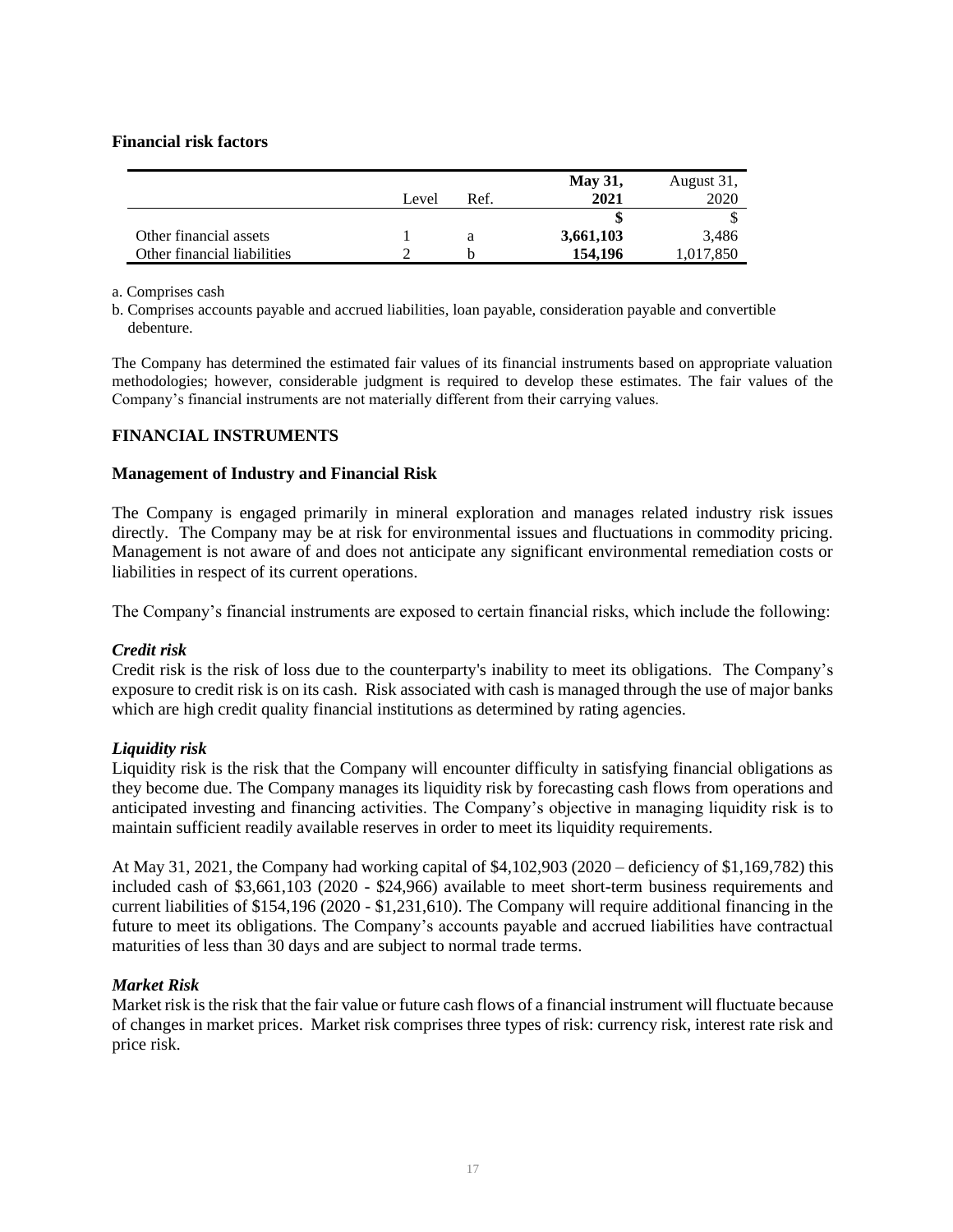## *Currency Risk*

The Company is subject to normal market risks including fluctuations in foreign exchange rates and interest rates. While the Company manages its operations in order to minimize exposure to these risks, the Company has not entered into any derivatives or contracts to hedge or otherwise mitigate this exposure.

#### *Interest Rate Risk*

Interest rate risk is the risk that the fair value or future cash flows of a financial instrument will fluctuate because of changes in market interest rates. The Company is not exposed to significant interest rate risk relating to its related party balances (Note 6).

## *Operating Hazards and Risks*

Mining operations involve many risks, which even a combination of experience, knowledge and careful evaluation may not be able to overcome. In the course of exploration, development and production of mineral properties, certain risks, and in particular, unexpected or unusual geological operating conditions including rock bursts, cave-ins, fires, flooding and earthquakes may occur. Operations in which the Company has a direct or indirect interest will be subject to all the hazards and risks normally incidental to exploration, development and production of metals, any of which could result in damage to or destruction of mines and other producing facilities, damage to life and property, environmental damage and possible legal liability for any or all damage.

#### *Title and License Risks*

Although the Company has exercised the usual due diligence with respect to determining title to properties in which it has a material interest, there is no guarantee that title to such properties will not be challenged or impugned.

#### *Price Risk*

The Company is exposed to price risk with respect to equity prices. Price risk as it relates to the Company is defined as the potential adverse impact on the Company's ability to raise financing due to movements in individual equity prices or general movements in the level of the stock market. The Company closely monitors individual equity movements and the stock market to determine the appropriate course of action to be taken by the Company.

## CAPITAL MANAGEMENT

The Company defines capital that it manages as shareholders' equity.

The Company manages its capital structure and makes adjustments to it, based on the funds available to the Company, in order to support the acquisition, exploration and development of exploration and evaluation assets. The Board of Directors does not establish quantitative return on capital criteria for management, but rather relies on the expertise of the Company's management to sustain future development of the business.

The properties in which the Company currently has an interest are in the exploration stage. As such, the Company has historically relied on the equity markets to fund its activities. The Company will continue to assess new properties and seek to acquire an interest in additional properties if it feels there is sufficient economic potential and if it has adequate financial resources to do so.

Management reviews its capital management approach on an ongoing basis and believes that this approach, given the relative size of the Company, is reasonable. The Company is not subject to externally imposed capital restrictions. There was no change to the Company's capital management approach during the period ended May 31, 2021.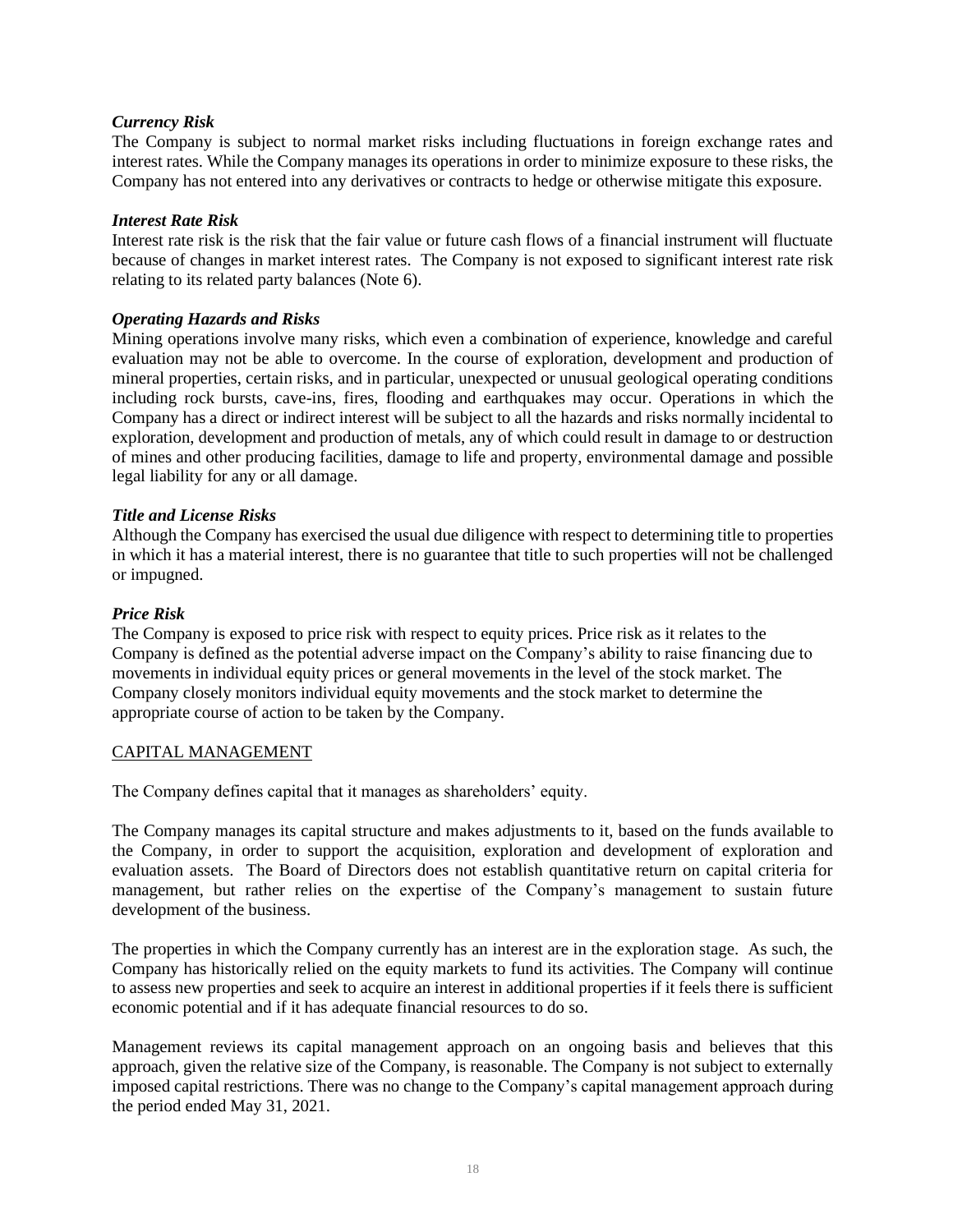# CRITICAL ACCOUNTING ESTIMATES

The preparation of financial statements requires management to make estimates and assumptions that affect the reported amounts of assets and liabilities and disclosure of contingent assets and liabilities at the date of the financial statements, and the reported amounts of revenues and expenses during the year. Significant areas requiring the use of management estimates include the determination of environmental and asset retirement obligations, the impairment of exploration and evaluation assets, the assumptions used in the determination of the fair value of stock-based compensation, the impairment of investment in associates, convertible debt, and the recoverability of deferred tax assets. While management believes the estimates used are reasonable, actual results could differ from the estimates and could impact future results of operations and cash flows.

# RELATED PARTY TRANSACTIONS

Except as disclosed elsewhere in the consolidated financial statements related party transactions are as follows. The key management personnel of the Company are the directors and officers of the Company. Compensation and expenses paid to key management for the following periods:

|                 | <b>May 31,</b> |         | May 31, |        |
|-----------------|----------------|---------|---------|--------|
|                 |                | 2021    |         | 2020   |
| Consulting fees | ٨D             | 244,500 | ₼<br>◡  | 96,889 |
|                 | ٠п             | 244,500 | ₼<br>۰D | 96,889 |

Included in accounts payable and accrued liabilities is \$Nil (2020 - \$159,773) owed to companies controlled by directors or officers as at May 31, 2021. All balances are unsecured, non-interest bearing, have no fixed repayment terms and are due on demand. These amounts do not include the promissory note payable to a previous officer (refer to Note 7 of the financial statements).

# NEW ACCOUNTING STANDARDS ADOPTED

## *IFRS 16 Leases*

In January 2016, IASB 16 – Leases. IFRS 16 provides a single lessee accounting model, requiring lessees to recognize assets and liabilities for all leases unless the lease term is twelve months or less or the underlying asset has a low value. The new standard is effective for periods beginning on or after January 1, 2019.

## FORWARD LOOKING STATEMENTS

All statements in this report that do not directly and exclusively relate to historical facts constitute forwardlooking statements. These statements represent the Company's intentions, plans, expectations and belief, and are subject to risk, uncertainties, and other factors of which many are beyond the control of the Company. These factors could cause actual results to differ materially from such forward-looking statements. The Company disclaims any intention or obligation to update or revise any forward-looking statements, as a result of new information, future events or otherwise.